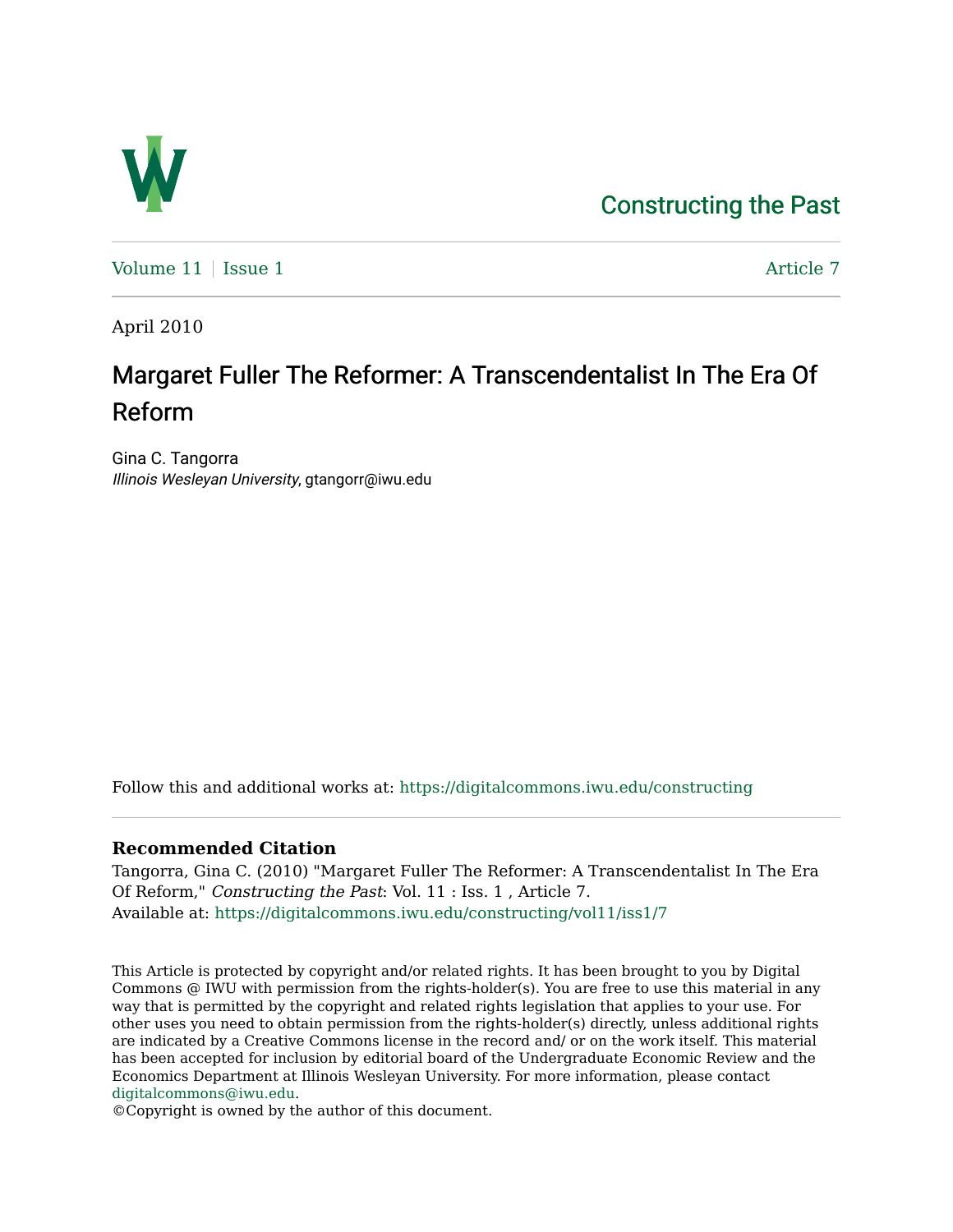Margaret Fuller The Reformer: A Transcendentalist In The Era Of Reform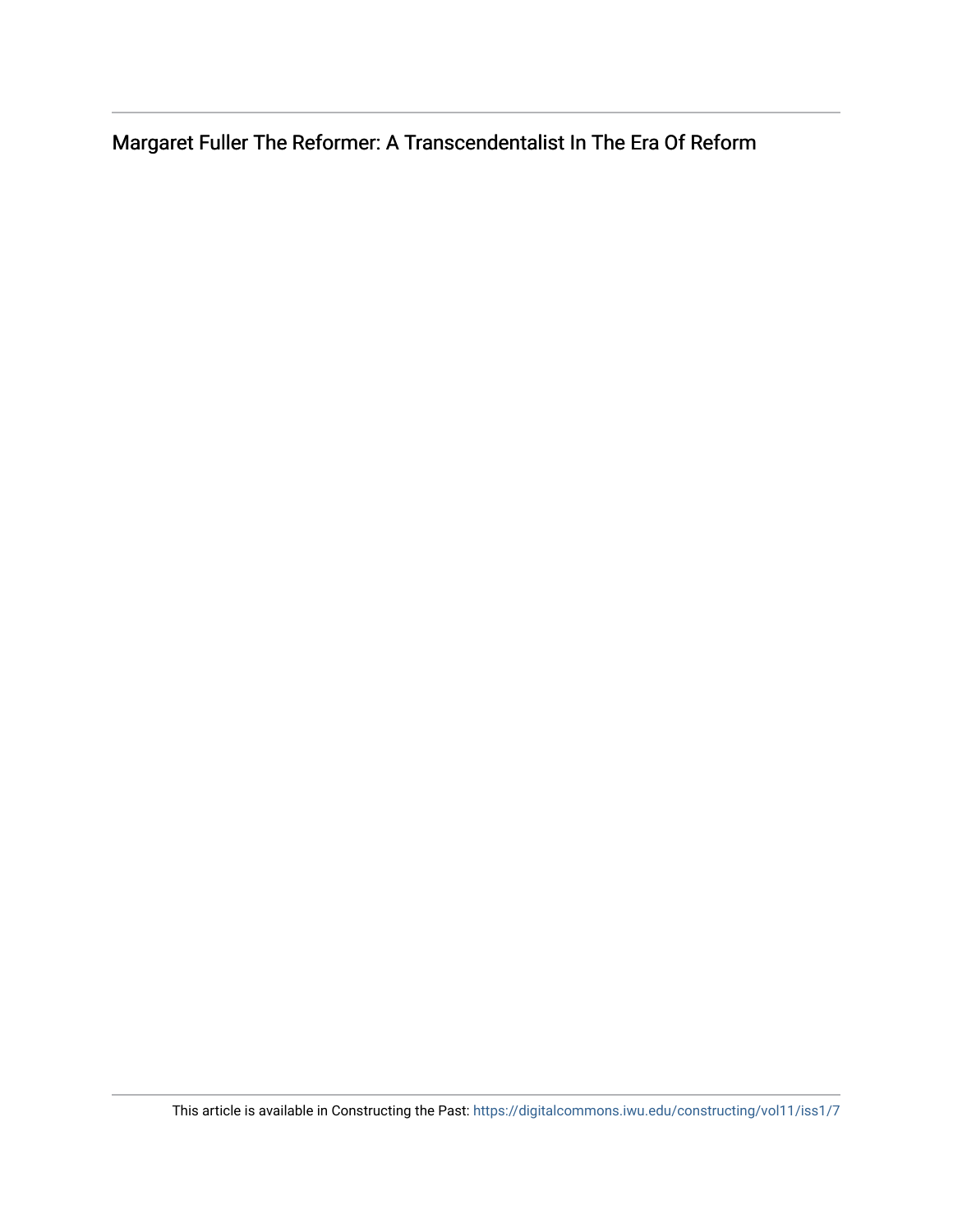## Margaret Fuller the Reformer: A Transcendentalist in the Era Gina Tangorra

Margaret Fuller was a fascinating, complicated, brilliant, and often irritating woman. Her opinions, writings, criticisms, and even her conduct confused contemporaries and subsequent biographers to the point that portrayals of her contradict each other; they are harshly critical or are whitewashed versions of her. Contemporary accounts of her are colored by the author's personal feelings about her character instead of being based on her merit as a writer, thinker, and activist. Until more recent scholarship, many historians have marginalized and largely ignored her involvement with the Transcendentalists. In spite of this omission, Fuller was an integral part of the Transcendental community. Her writings and interactions with other Transcendentalists, such as Ralph Waldo Emerson, William Henry Channing, and Nathaniel Hawthorne had an important influence on their own beliefs and writings.<sup>1</sup> One could infer that Fuller has long been treated as separate from the Transcendentalist movement because she resists the confinement of Transcendentalist interpretation.<sup>2</sup> That she also does not fit the mold of the "reformer" is what makes her so fascinating. As a proponent of woman's rights, a literary critic, a revolutionary, and overall, a Transcendentalist, Margaret Fuller was a "virtuoso."<sup>3</sup> A virtuoso, like the conductor of an orchestra, is able to direct a specific section as well as envisioning the entire

<u>.</u>

<sup>&</sup>lt;sup>1</sup> In fact, Orestes Brownson, who was by no means an admirer of Fuller, called her the "high-priestess of American Transcendentalism;" inadvertently acknowledging her importance and influence within the Transcendental community. Orestes A. Brownson, "Review of *Summer of the Lakes*" (October 1844), in *Critical Essays on Margaret Fuller*, ed. Joel Myerson (Boston: G.K. Hall & Co, 1980), 5.

<sup>2</sup>Anne C. Rose, *Transcendentalism as a Social Movement: 1830-1850* (New Haven: Yale University Press,1981), x. Rose's revisionist history of Transcendentalism does consider Margaret Fuller an important Transcendentalist. This just reinforces my point, however, as Rose is not only reinterpreting Transcendentalism but also pointing out that "every historian has compiled a different listing of leading members of the movement…." Also, see page 60, where Rose articulates that "Among authors of major studies of Transcendentalism, only O. B. Frothingham devotes a chapter to Margaret Fuller."

 $3$ I am adapting the term "virtuoso" for my own purposes; Fuller's individualist, very personal sense of religion does not exactly fit with the Abzug's Christian evangelical "religious virtuosos." Nevertheless, Abzug's ideas about the *kairos* are a very useful model for interpreting reform. Robert H. Abzug, *Cosmos Crumbling: American Reform and the Religious Imagination* (New York: Oxford University Press, 1994), 4-5.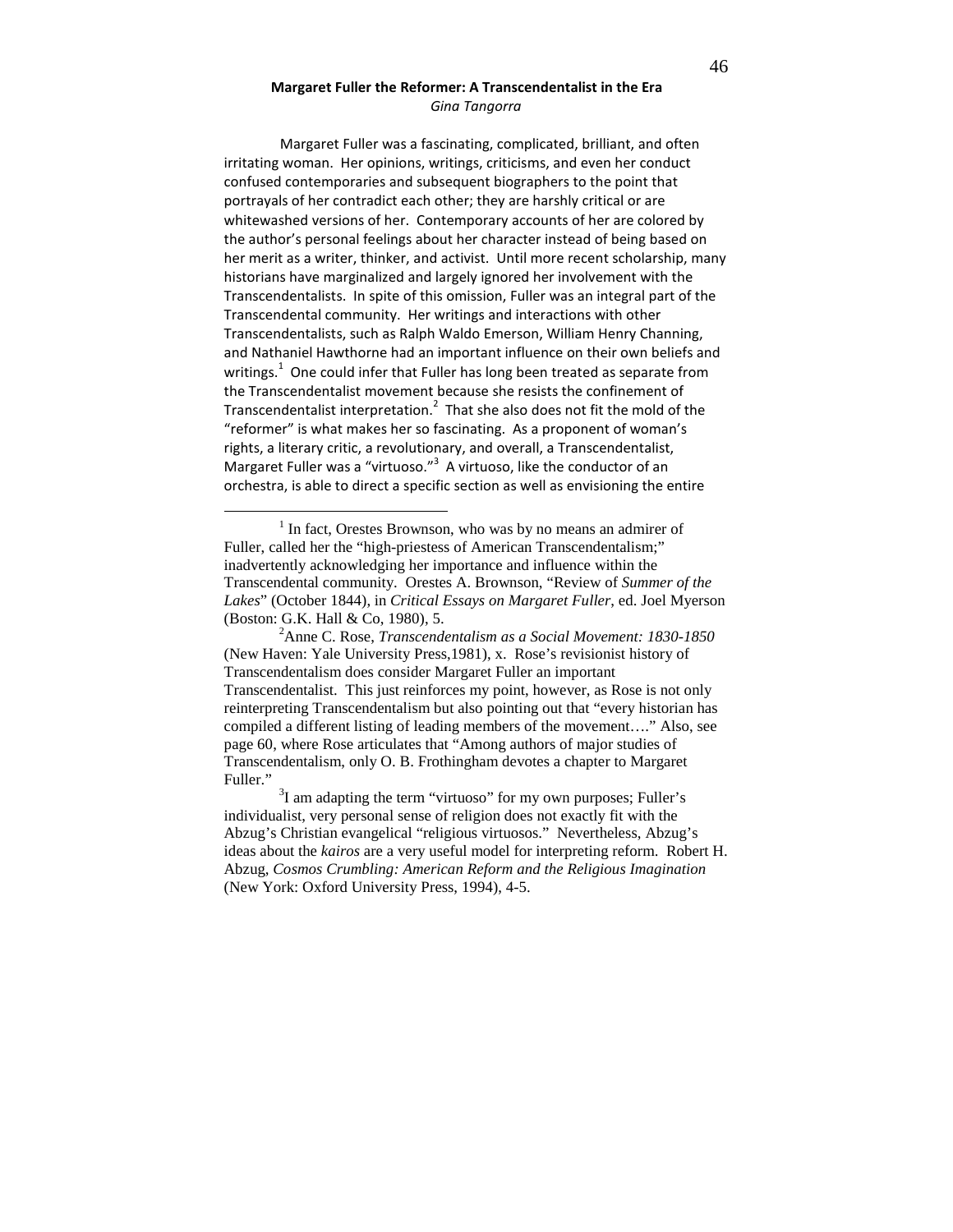symphony. Fuller had a significant immediate impact on her world. As she was able to envision the larger world around her, she was also able to have an impact on society as a whole. An evaluation of Fuller's legacy is important, as her legacy reveals her effectiveness as a virtuoso. She was molded by the larger reform movement in the American republic as well as by being an active contributor towards reform. She was conscious, perhaps to a greater extent than other Transcendentalists including Emerson, that she had a destiny to fulfill in the unfolding drama of the nineteenth century. As she struggled, along with America, to define her role among the political, social, and ideological changes around her, her own sense of Transcendentalism morphed and adapted. The development of Margaret Fuller's intellectual ideas and social conscience can be traced through her "Conversations," her work as editor of the Dial and contributor to The New York Tribune, and culminate with her revolutionary experiences in Italy.

 Sarah Margaret Fuller was born on May 23, 1810, the oldest of eight children.<sup>4</sup> Her father, disappointed that his first child was a girl, determined that Margaret should receive a boy's education. Margaret Fuller's education formed and defined her in ways that fundamentally affected the course of her life. She began learning Latin at age six, and then moved on to what Higginson called an "intellectual forcing process."<sup>5</sup> He describes how at the age of fifteen, she rose before five in summer, walked an hour, practiced an hour on the piano, breakfasted at seven, read Sismondi's 'European Literature' in French till eight, then Brown's 'Philosophy' till half past nine, then went to school for Greek at twelve, then practiced again till dinner. After…she read two hours in Italian, then walked or rode; and in the evening played, sang, and retired at eleven to write in the diary.<sup>6</sup>

<u>.</u>

<sup>4</sup>Thomas Higginson, *Margaret Fuller Ossoli* (Boston: Houghton, Mifflin and Co., 1884), 20. I make use of Thomas Higginson's meticulous work for most of the biographical details of Fuller's life. Higginson writes, "If my view of Margaret Fuller differs a little from that of previous biographers, [referring here to the authors of the *Memoirs* and Julia Ward Howe] it is due to the study of these original sources" (4). Higginson had access to the diaries of Emerson, Hawthorne, and Alcott, along with Fuller's travel diaries, journals and notebooks, and the bulky Fuller correspondence. He also includes contemporaries' recollections of her. While some of these primary sources have been published, many still remain in private collections or archives. Even Hudspeth, who has published the only comprehensive collection of Fuller's correspondence, relies on Higginson's biography for certain letters. Despite the passage of time, Higginson's biography remains one of the best accounts of Fuller's life.

 $<sup>5</sup>$ Ibid., 22.</sup> 6 Ibid., 23-24.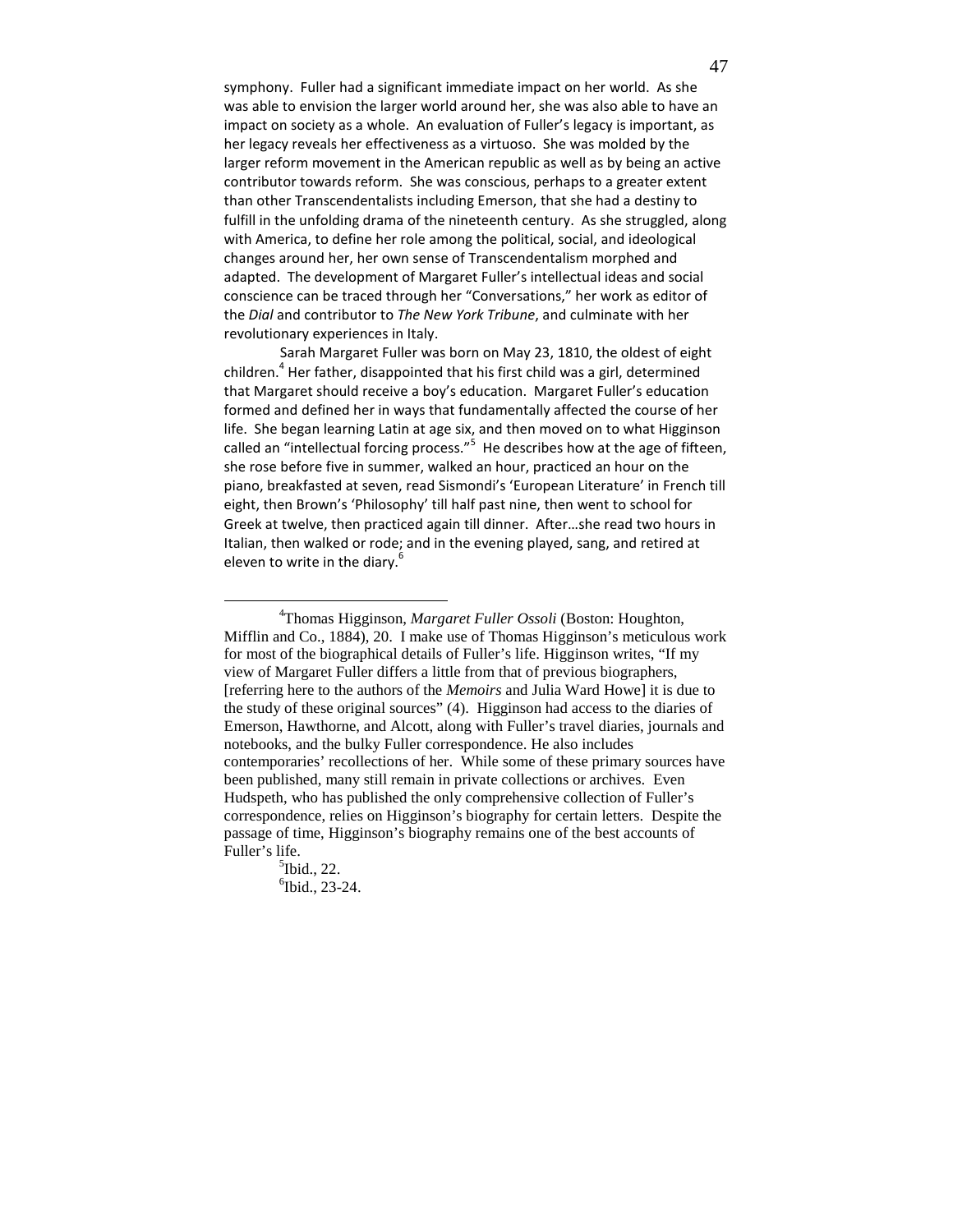It seems safe to say that her father was a perfectionist who expected great things from his eldest child. Fuller later revealed how she felt that this intense, rigid education irreparably damaged her. The early constant "overwork" made her a victim to "nightmare, and somnambulism,…continual headache, weakness and nervous affections,…and will bring me,…to a premature grave."<sup>7</sup> She viewed the intellectual part of herself as masculine and felt that this needed to be balanced with a softer, more feminine aspect. The struggle to reconcile what she saw as two disparate parts continued through most of her life. Fuller's attitude towards her education manifests itself in the fact that she burned all of her childhood diaries which she had conscientiously labored over. $^8$  Her destruction of her diaries reveals, perhaps, a latent anger with her father, but more overtly illustrates her own dissatisfaction with her work. This sense of dissatisfaction and fear that her work would "seem desultory and ineffectual" is present, and commented on by Higginson, in her later journals. <sup>9</sup> While biographers have emphasized the negative impact of Fuller's early education,<sup>10</sup> I would argue that Fuller may have been ambivalent. The highly regimented and strict routine that her father insisted on actually shaped her later work ethic and her ability to comprehend complex philosophical thought, such as the works of Goethe, master several languages, and critically analyze literary works. Margaret Fuller received a higher education which was atypical for a girl, but was typical for boys in "Enlightenment-minded Unitarian Boston and Cambridge." $^{11}$  Her education, which included an emphasis on ancient Rome, would have a profound effect on

 $\overline{a}$ 

 $10$ Higginson, in particular, seems to have been critical of her father's methods. Mr. Fuller controlled everything about Margaret, the result being that in her upbringing, the "whole punctuation was masculine." Ibid., 28.

<sup>7</sup>Margaret Fuller, *Memoirs of Margaret Fuller*, eds. R. W. Emerson, W. H. Channing, and J. F. Clarke (1852; reprint, New York: Burt Franklin, 1972), 1:15.

<sup>8</sup>Higginson, *Margaret Fuller Ossoli*, 28.

 $9$ Ibid., 195. This is one example Higginson includes. It is from an excerpt from her diary in 1844, the period when she was proofing her first book, *Summer on the Lakes*. She wrote, "I begin to be so tired of my book! It will be through next Thursday, but I'm afraid I shall feel no better then, because dissatisfied with this last part." Ibid.

<sup>11</sup>Charles Capper, *The Private Years*, volume 1 of *Margaret Fuller: An American Romantic Life* (New York: Oxford University Press, 1992): 31. Capper also thinks Fuller exaggerated the negative results of her education. Capper's excellent biography is the most comprehensive work done on Margaret Fuller. He is especially useful in providing a modern perspective that benefits from the distance of time. He is highly conscious of previous work done on Fuller and provides broader context to Fuller's life, death, and legacy.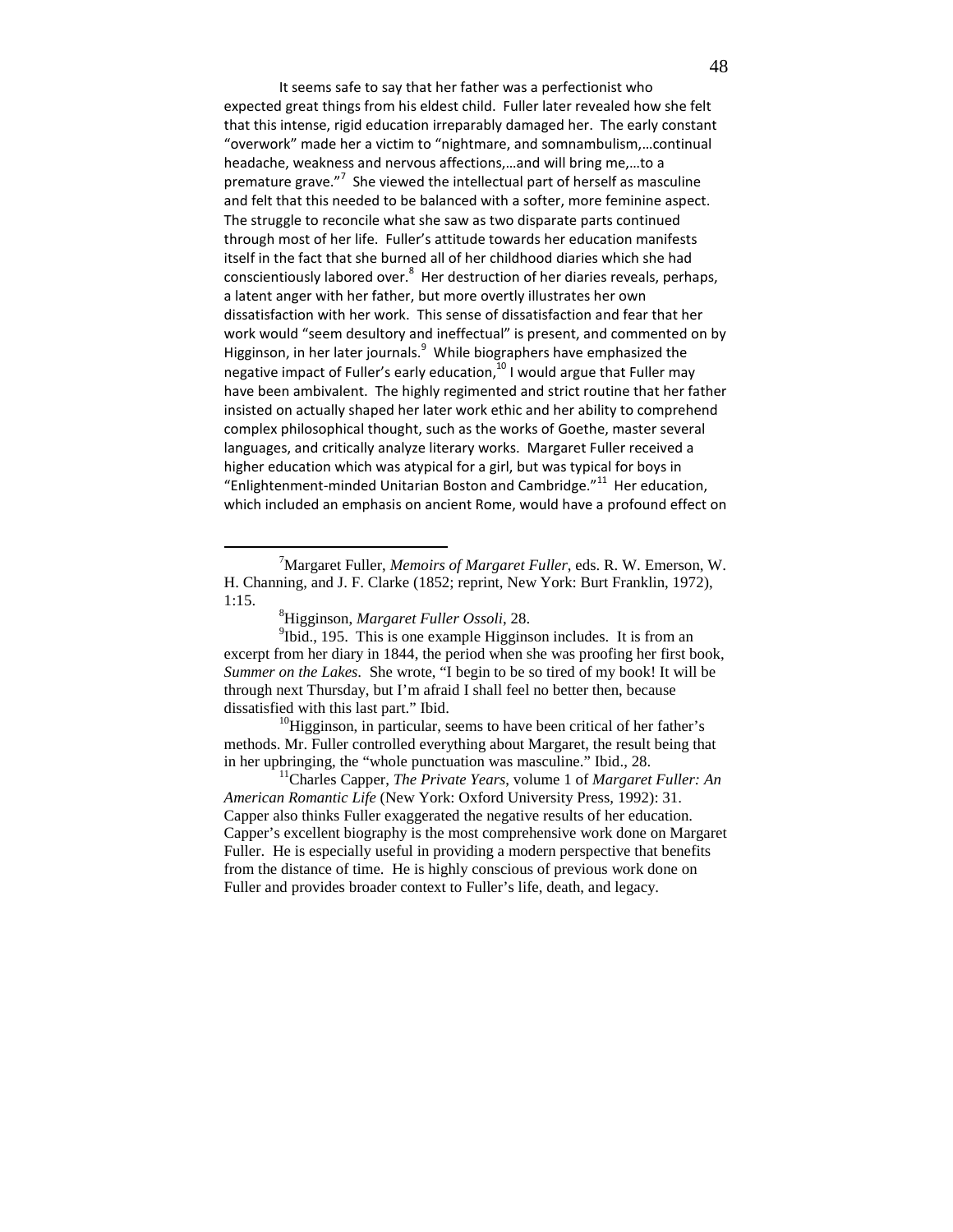her imagination and her later identification with the Italian Revolution.<sup>12</sup> Fuller was conscious of her higher education and believed that this signified that she was destined for a higher calling. $^{13}$ 

Besides contributing to the view that she had a greater destiny to fulfill, Margaret Fuller's "Enlightenment-minded" "masculine" education allowed her to move in the same sphere as contemporary male intellectuals and to eventually earn their respect. This penetration into what was seen as the masculine intellectual sphere also is a sign of the times. In what other era could a woman have accomplished this feat? For individuals sensitive to the subtle and not-so-subtle shifts in society, the push for reform of alcohol imbibition, religious institutions, the practice of slavery, and gender relations, must have felt like a reworking of the world order on a large scale. Robert H. Abzug argues that the reform movements of this period indicated that the "cosmos" was crumbling. If that indeed was the case, then Margaret Fuller's association with the male intellectuals of New England shows the uncertainty felt about what would be left after the dust settled. The tension between their initial reluctance to accept Fuller and their eventual capitulation and respect emphasizes this sense of change, and their unease about change. Emerson, Hawthorne, James Lowell and other influential New Englanders' critical opinion of Margaret Fuller is what has largely affected Fuller's legacy. Hawthorne, writing of her years in Italy and her death, grudgingly admits her (few) good qualities. He sees her marriage to the "clownish" Ossoli as an "awful joke," and concludes "On the whole, I do not know but I like her the better for it; because she proved herself a very woman after all...."<sup>14</sup> James Lowell's 1848 A Fable for Critics famously skewered Fuller and presented her as self-important and boorish.<sup>15</sup> Emerson wrote that he was initially "repelled" by Fuller.<sup>16</sup> Despite

 $12$ Higginson begins his biography with a discussion of Fuller's "Roman" character and later comments on her fascination with Brutus.

 $\overline{a}$ 

<sup>15</sup>James Russell Lowell, Excerpt from *A Fable for Critics* (1848), in *Critical Essays*, 64. "With an I-turn-the-crank-of-the-Universe air/And a tone which, at least to *my* fancy appears/Not so much to be entering as boxing your ears,/Is unfolding a tale (of herself, I surmise)."

 $13$ Ibid., 84. For example, Higginson notes that Fuller "did not accept" this as her life-work." She wanted to do more than teach a limited number of students.

<sup>&</sup>lt;sup>14</sup> Quoted in Julian Hawthorne, Extract from Nathaniel Hawthorne's *Roman Journal* , in *Nathaniel Hawthorne and His Wife: A biography* (Boston: Houghton, Mifflin, and Company, 1884), 1:261.

<sup>&</sup>lt;sup>16</sup>Ralph Waldo Emerson, *Memoirs*, 1:202. He continues, "The men thought she carried too many guns, and the women did not like one who despised them." The *Memoirs*, while a very thorough work, unfortunately was edited in such a way that the unsavory or questionable aspects about Fuller's life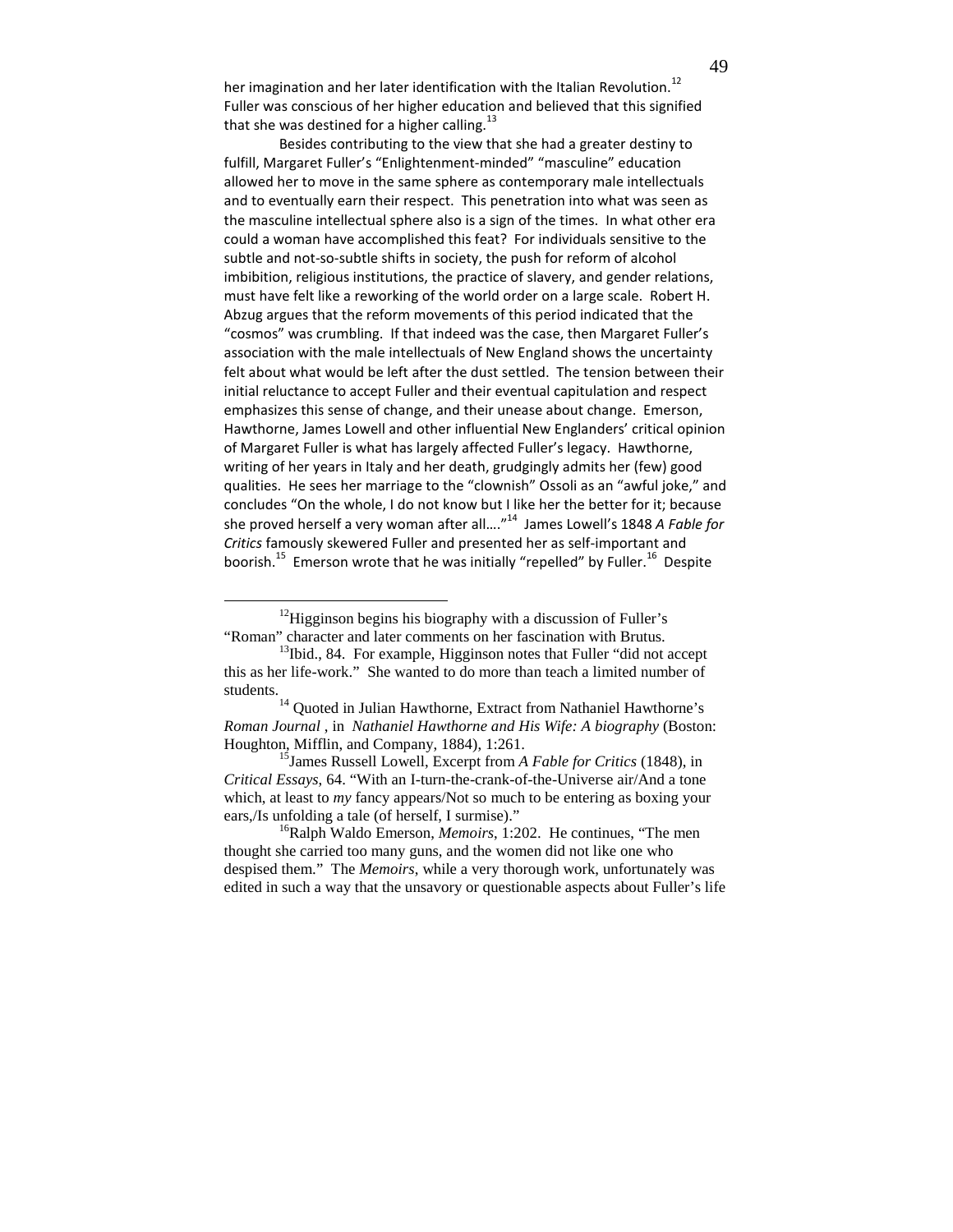what I am tempted to call their misogynist interpretations, especially in the case of Hawthorne, these men respected her.<sup>17</sup> Evidence for this is the voluminous correspondence between Fuller and Emerson, Fuller and William Henry Channing, and Fuller and Hawthorne. On August 28, 1842, Hawthorne wrote to Fuller that "There is nobody to whom I would more willingly speak my mind, because I can be certain of being thoroughly understood."<sup>18</sup> Higginson describes how he was able to see the progress of Emerson and Fuller's relationship through their unpublished letters. He writes, "How much Mr. Emerson valued them is plain from the fact that in some cases where a letter is missing there is substituted a copy in his handwriting" and he saved every one.<sup>19</sup> Fuller's life was in part defined by her close relationships with men like Emerson, Hawthorne, and William Henry Channing. Cambridge, Massachusetts was a close-knit community which Higginson refers to adroitly as a "nest." While the Cambridge and New England communities were small, they were certainly not provincial. Higginson succinctly describes the importance of Cambridge, which was "intellectually metropolitan" and contained many important European thinkers displaced by political unrest.<sup>20</sup> Fuller herself refers to New England as the "chief mental focus to the New World." $^{21}$  It is as if New England was a pressure cooker of ideas and creative energy that exploded with extraordinary results. Fuller was certainly affected by the mass of ideas, European influences, and progressive movements that centered in New England.

Her friendship with these New England intellectuals affected not only her intellectual development, but her emotional one as well. Besides maintaining correspondence, Fuller also spent time living in the homes of these

and writings were removed. I am conscious of this problem, and thus have tried to use the *Memoirs* as a way to show how Fuller's contemporaries and her friends interpreted her. However, when the original source was unavailable, and when Hudspeth used the *Memoirs* as his source for certain letters, I have resorted to using the *Memoirs*.

 $17$ Compare the attitude towards Fuller of the "enlightened" Hawthorne and Emerson with that of William J. Pabodie. Pabodie, commenting on Fuller's work for the *Dial*, superiorly asserted that "Her mind is chiefly valuable as a repository" and "we regret to say we have no respect" for her opinions. William J. Pabodie, "The Dial" (27 July 1840), in *Critical Essays*, 1. His opinion reflects the mindset of many other male critics of the time.

<sup>18</sup>Quoted in Julian Hawthorne, *Nathaniel Hawthorne and His Wife*, 1:255-256.

 $^{19}$ Higginson, 68.

 $20$ Ibid., 33.

-

<sup>21</sup>Margaret Fuller Ossoli, "Emerson's Essays" (1844), in *Life Without and Life Within: or Reviews, Narratives, Essays and Poems*, ed. Arthur B. Fuller (Boston: Roberts Brothers, 1874), 193.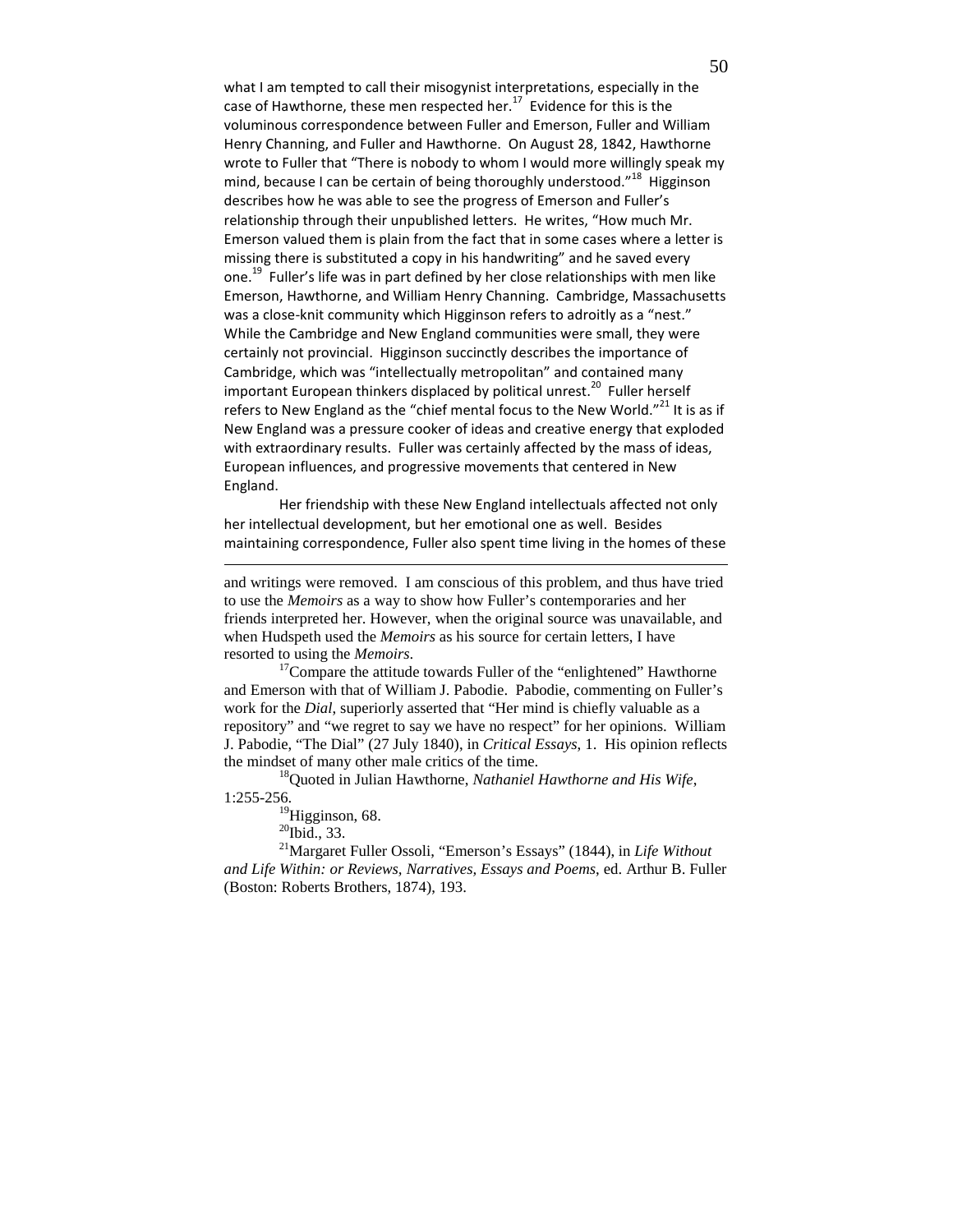men and their wives. While her close association with these men indicates that they accepted her, their relationships remained on a purely intellectual level. As hard as she tried, Fuller could never achieve emotional closeness with the emotionally closed-off Emerson. Her relationships with the New England men further reveal her internal division that would last until her experiences in Italy. Her affection for, and the joy she derived from, Una, the Hawthornes' baby, and Ellen, the Emersons' baby, shows the more feminine and maternal side that she was unable, to her great frustration, to blend with her intellectual side.<sup>22</sup> In November of 1835, Fuller wrote in her diary, "I have always thought that I would not, that I would keep all that behind the curtain, that I would not write, like a woman, of love and hope and disappointment, but like a man, of the world of intellect and action."<sup>23</sup>

In 1836 when Transcendentalism officially came into being, Margaret Fuller was already an important member of this first "indigenous" American movement.<sup>24</sup> A movement that focused on internal reflection and urged individual reform seems counterintuitive to the concept of social reform. In fact, Transcendentalism, which formed out of the Second Awakening, was critical of the leading reform movements of the day. Emerson's skeptical view of reformers is very evident in his sketch of the gathering in Boston of the "Convention of Friends of Universal Reform." He notes:

> a great deal of confusion, eccentricity, and freak appeared, as well as zeal and enthusiasm. If the assembly was disorderly, it was picturesque. Madmen, madwomen, men with beards, Dunkers, Muggletonians, Come-outers, Groaners, Agrarians, Seventh-day-Baptists, Quakers, Abolitionists, Calvinists, Unitarians, and Philosophers—all came successively to the top, and seized their moment, if not their hour, wherein to chide, or pray, or preach, or protest.<sup>25</sup>

 $\overline{a}$  $^{22}$ For example, Fuller, journal entry Wednesday, July 17th 1844, in "The Impulses of Human Nature"": Margaret Fuller's Journal from June through October 1844," eds. Martha L. Berg and Alice de V. Perry, *Proceedings of the Massachusetts Historical Society,* 102 (1990): 89, http://www.jstor.org/stable/25081019 (accessed October 26, 2009). Una "looks

into my eyes, & I into hers. This act gives me singular pleasure…It indicates I think great purity of mind." and Higginson, 67.

<sup>&</sup>lt;sup>23</sup>Fuller diary entry Groton, November 1835. Quoted in Higginson, 188.  $24$ Ibid., 130.

<sup>25</sup>Ralph Waldo Emerson, "Chardon Street and Bible Conventions," *The Dial: A Magazine for Literature, Philosophy, and Religion l* 3 (July 1842): 101. Higginson, remarking on this sketch, clarifies the "men with beards" comment. Apparently, "Charles Burleigh was charged with blasphemy, because his flowing locks and handsome untrimmed beard was thought to resemble…the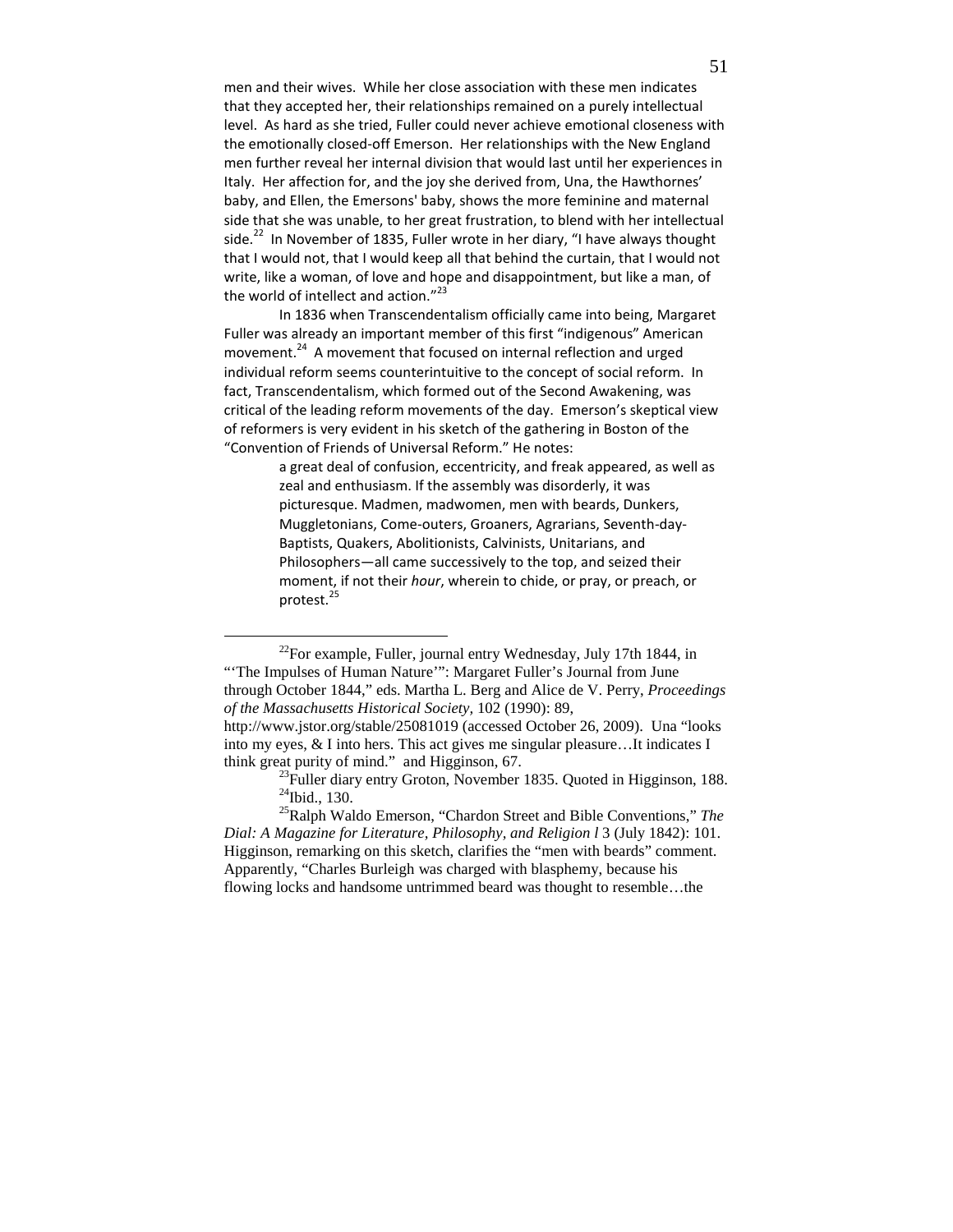However, while the Transcendentalists, including Fuller, were wary of the popular reform movements, they did not criticize what they stood for. For Fuller and the Transcendentalists, the focus was different. In order to affect change, it must first come from within the individual. Change on the level of society would occur when society was composed of reformed individuals. Part of becoming an informed and reformed individual was through the expansion of the mind and opposing what Transcendentalists saw as the parochial view of the world. In his speech entitled "Man the Reformer" Emerson articulated the idea that "every man should be open to ecstasy, or a divine illumination, and his daily walk elevated by intercourse with the spiritual world."<sup>26</sup> Moreover, the Transcendentalists focused on Nature and the lessons to be learned from Nature, and rejected the materialistic world. $^{27}$  In actuality, Transcendentalism does fit with the agenda of reform, and in a broader sense, corresponds with the idea of "cosmos crumbling." The Transcendentalists reworked the entire concept of the world order and were very conscious of this. Margaret Fuller and the other editors of the transcendental Dial asserted that "No one can converse much with different classes of society in New England, without remarking the progress of a revolution."<sup>28</sup>

While Transcendentalists advocated reform, they were suspicious of reformers, whom Margaret Fuller tended to view as "rabid" and "so narrow."<sup>29</sup> This is why Fuller's opinions on abolition and the women's movement appear ambivalent in this period. Instead, Margaret Fuller and other Transcendentalists focused on comprehending human nature. She believed that understanding human nature was the key to bringing about social reform. Through her writings, Fuller articulated the unique Transcendental approach of interpreting the world and belief in bettering the condition of humankind through the use of Enlightenment ideas of progress and Humanist ideas of the importance of Man. This mentality indicates a frustration with Calvinist doctrine. Transcendentalists rejected Calvinism and the concept of original sin

<sup>26</sup>Emerson, "Man the Reformer," in *Essays Orations and Lectures*  (London: William Tegg and Co., 1848), 132.

 $\overline{a}$ 

<sup>28</sup>Fuller, Emerson, and Ripley, "Editors to the Reader," *The Dial* 1, no.1 (July 1840): 2.

 $29$ Fuller, Undated, "Dispatch 18: New and Old World Democracy," in *"These Sad But Glorious Days": Dispatches from Europe, 1846-1850*, eds. Larry J. Reynolds and Susan Belasco Smith (New Haven: Yale University Press, 1991), 165.

pictures of Jesus Christ; and…Lowell was thought to have formally announced a daring impulse of radicalism, after he, too, had eschewed the razor." Higginson, 176.

<sup>27</sup>Ibid., 137.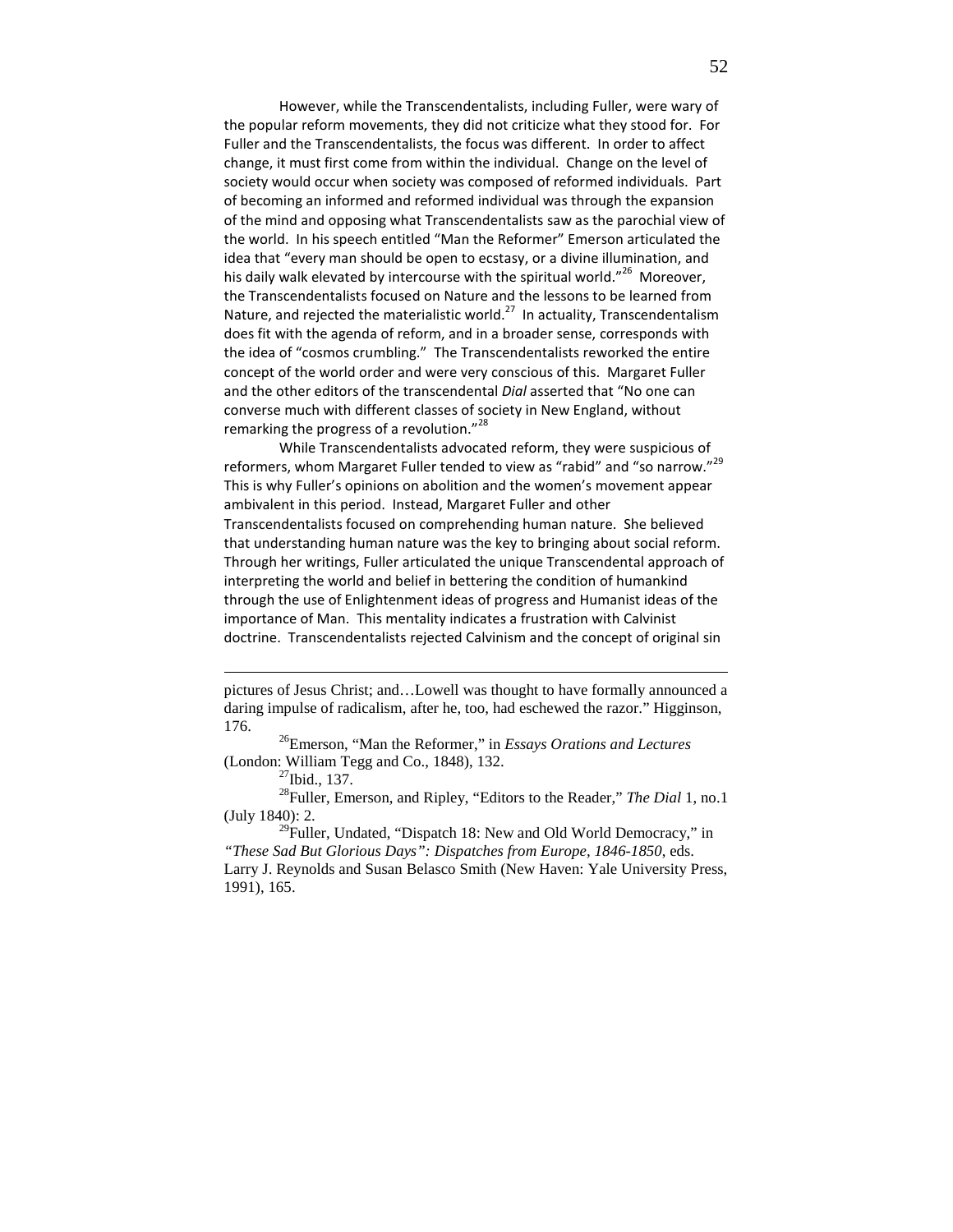and embraced a more optimistic view of human nature that elevated Man from his previous crushed state under the weight of Calvinist doctrine. As Emerson wrote, "The power, which at once is the spring and regulator in all efforts of reform, is faith in Man, the conviction that there is an infinite worthiness in him which will appear at the call of worth."<sup>30</sup> Transcendentalists believed that they were "raising man to the level of nature." $^{31}$ 

Nevertheless, Fuller grappled with this concept. Her struggle to understand human nature showed in her ongoing frustration with herself and others. In 1838 she wrote to Emerson, "At present I am not at all Zelterian in my mood but very somber and sullen. I have shut the door for a few days and tried to do some-thing…And I see no divine person. I myself am more divine than any I see—." $^{32}$  It is easy to see why, as Higginson says, the authors of the Memoirs painted Fuller as arrogant. However, another interpretation of this letter is that Fuller was clearly frustrated with her work and due to debilitating headaches, was a "martyr to ill-health."<sup>33</sup> She does not see herself as "divine," for she is failing to accomplish anything. Her statement that she is "more divine than any I see" then becomes more ironic, instead of arrogant, and emphasizes her frustration. This letter also shows the tension between the optimistic, idealistic Transcendental ideology with the realities Fuller experienced. Overall, Transcendentalism and its tenants are very useful in showing how Margaret Fuller understood the world and responded to the profound changes around her.

 While Margaret Fuller embraced Transcendentalism, she did express some dissatisfaction with what she saw as a lack of progress. This sense of dissatisfaction and her "longing for action" led her to seek other avenues of expression, and in 1839 the Conversations were born.<sup>34</sup> Fuller was conscious of the differences between how society viewed men and how society viewed women. The purpose of the Conversations was to provide women with "some of the same intellectual benefits that the sphere of public activity denied to them supposedly conferred."<sup>35</sup> Moreover, she wanted to improve the

<sup>30</sup>Emerson, "Man the Reformer," in *Essays Orations and Lectures*, 145. <sup>31</sup>Fuller, Emerson, and Ripley, "Editors to the Reader" *The Dial* 1, no. 1 (July 1840): 4. See also, "The Unitarian Movement in New England" *The Dial*  1, no. IV (April 184): 409-443.

<sup>&</sup>lt;sup>32</sup>Margaret Fuller to Ralph Waldo Emerson, Providence, 1st March 1838, in *The Letters of Margaret Fuller*,*1839-1841*, ed. Robert N. Hudspeth (Ithaca, NY: Cornell University Press, 1983), 2:327.

<sup>&</sup>lt;sup>33</sup>Higginson, 89.

<sup>&</sup>lt;sup>34</sup>Ibid., 111.

<sup>&</sup>lt;sup>35</sup>Charles Capper, "Margaret Fuller as Cultural Reformer: The Conversations in Boston," *American Quarterly* 39, no. 4 (Winter 1987): 515,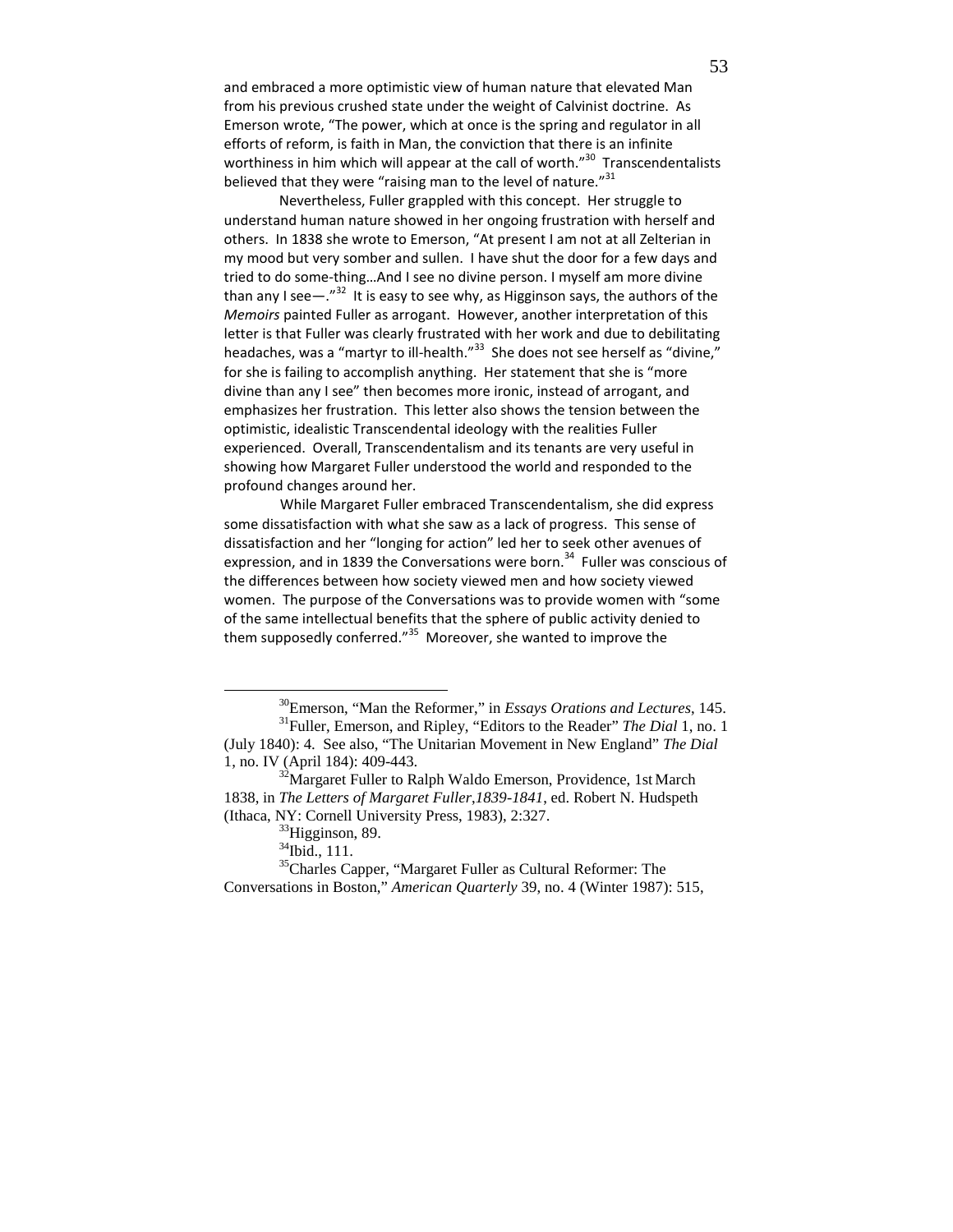education of women and give them opportunities that they normally would not have. Part of this desire came through her experiences as a teacher and tutor and from educating her younger siblings.<sup>36</sup> She assumed the role of the breadwinner after her father's death, which prevented her from being able to go to Europe as she had planned with Harriet Martineau in 1836. While she disliked teaching and believed it limited her in some way,<sup>37</sup> her earlier experiences teaching could be seen as a training of sorts for the Conversations. However, there were disagreements over the motivations behind and effectiveness of the Conversations. Emerson was under the opinion that they were simply Margaret Fuller "monologues."<sup>38</sup> Harriet Martineau in her autobiography criticizes Margaret Fuller and her "adult pupils." While they "sat 'gorgeously dressed,' talking about Mars and Venus, Plato and Göthe, and fancying themselves the elect of the earth in intellect and refinement, the liberties of the republic were running out as fast as they could go."<sup>39</sup> In other words, the Conversations ignored the realities of the immediate social problems; they were too much talk and not enough action.

Higginson points to the list of Conversation members to refute Martineau's criticism. He argued that the Conversations were important because a large percentage of the women became integrally involved in the abolition and women's movements, such as Lydia Maria Child.<sup>40</sup> It is difficult for the modern scholar to come to a conclusion about the Conversations because no actual transcripts of the Conversations survived. We only have contemporaries' remembrances and interpretations of the Conversations.<sup>41</sup>

http://www.jstor.org/stable/2713122 (accessed October 26, 2009). This is an excellent, detailed history and analysis of the Conversations.

<sup>36</sup>Capper in particular sees Alcott's ideas about education as an important influence on Fuller's Conversations.

<u>.</u>

 $37$ Perhaps it did as Higginson points out that "For a young American" woman who wishes to support herself and educate her younger brothers and sisters, the natural refuge is still the desk of a school-teacher. In Margaret Fuller's time this was even more true than now." Higginson, 75.

<sup>38</sup>Elizabeth Peabody, who took notes on the Conversations, wrote that "Miss Fuller's fifth conversation was pretty much a monologue of her own." Quoted in *Memoirs*, 1:340.

<sup>39</sup>Harriet Martineau, *Autobiography*, ed. Linda H. Peterson (1855; reprint, Ontario: Broadview Press, 2007), 378.

<sup>40</sup>Higginson, 128-129. He noted that the 'spoiled' women of Margaret's classes were the very women who were fighting Miss Martineau's battles." 128.

<sup>41</sup>Granville Hicks published "A Conversation in Boston," an imaginative work, which describes a Conversation from the point of view of Dr. Nathaniel Peabody. Granville Hicks, "A Conversation in Boston," *Sewanee Review* 39(April-June 1931), 129-143.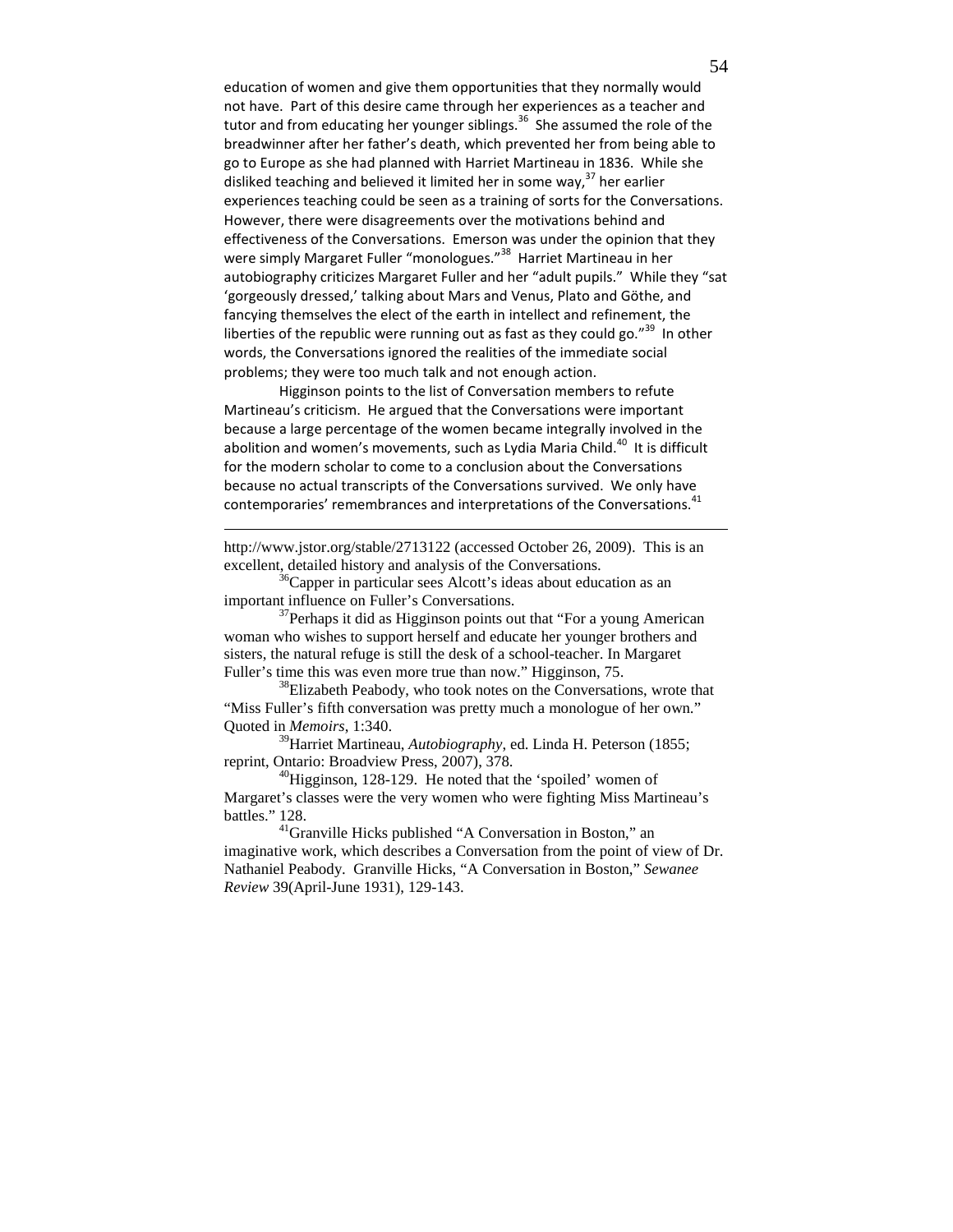However, the Conversations are important because they reveal important aspects of Fuller's character and her ideas about reform, especially in malefemale relations. She believed that the Conversations would help women "To ascertain what pursuits are best suited to us in our time and state of society, and how we may make best use of our means for building up the life of thought upon the life of action."<sup>42</sup> The Conversations, whether or not they were prototypes of feminist "Conscious Raisings," fit with overall Transcendentalist ideas about broadening one's mind. $43$  Importantly, the Conversations used the medium of the spoken word instead of written words. Articulating ideas through speech was an easier, more natural, way of expressing herself. In 1832, Fuller explained, "Conversation is my natural element."<sup>44</sup> In Amos Bronson Alcott's words, "She was greatest when she dropped her pen. She spoke best what others essayed to say, and what women speak best." $45$ Support of this is in Margaret Fuller's writings themselves. Even the most sympathetic admirer of Fuller, such as Thomas Higginson, admitted that many of her writings were difficult to read. Emerson asserted that "In her writing she was prone to spin her sentences without a sure guidance, and beyond the sympathy of the reader."<sup>46</sup> Her earlier writings are often composed of jumbled, confusing, and meandering thoughts, which may explain the often cited charges of pedantry.<sup>47</sup> Thus, the Conversations allowed women, like Margaret Fuller, to express themselves in a way previously closed to them. Many of the women who participated in the Conversations would not have had the formal training that their masculine contemporaries would have had, and in this way, the Conversations are a method in which to reconcile the female domain of conversation with the masculine intellectual domain.

<sup>42</sup>Margaret Fuller to Sophia Ripley, Jamaica Plain, 27th August, 1839, in *The Letters*, 2:87.

 $^{43}$ It is difficult to label Fuller as a "proto-Feminist" in this period because she would not have considered herself an activist of woman's rights; she was a Transcendentalist who rejected the "popular" reform movements.

<sup>44</sup>Margaret Fuller, reprinted in *Memoirs*, 1:107.

<sup>45</sup>Amos Bronson Alcott, Excerpt from *Concord Days* (1872), in *Critical Essays*, 110.

<sup>46</sup>Emerson, *Memoirs*, 1:337.

 $\overline{a}$ 

<sup>47</sup> See for example, Caleb Stetson, "Review of *Summer on the Lakes*" (September 1844), in *Critical Essays*, 4. Similarly, Lydia Maria Child's review of *Woman in the Nineteenth Century* while admiring, admits that "its meaning is not always sufficiently clear. This does not arise from affectation, or pedantic elaboration…". Lydia Maria Child, "Woman in the Nineteenth Century" (15 February 1845), in *Critical Essays*, 7. See also Huntington's comments: "Of pedantry, indeed perhaps here is no an entire absence." Frederic Dan Huntington, "Review of Woman in the Nineteenth Century" (May 1845), in *Critical Essays*, 26.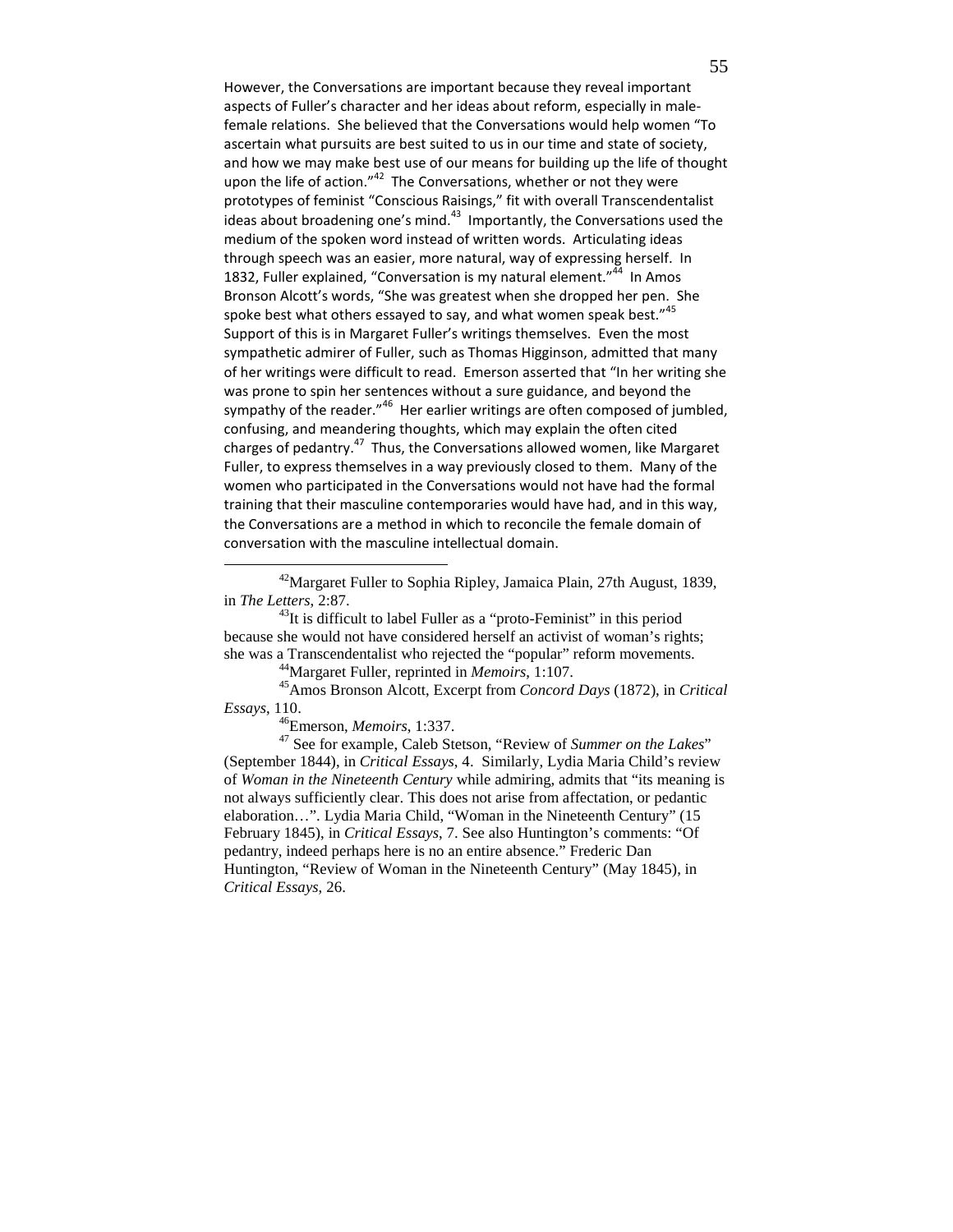Another manner in which Margaret was able to bridge the gap between the male and female spheres was her work as editor of the Dial, the Transcendentalist mouthpiece and the "first thoroughly American literary enterprise."<sup>48</sup> Her appointment as editor in 1840 shows the respect the Transcendentalist community had for her.<sup>49</sup> It was, in Fuller's favored expression, the "sign of the times" that she was a woman and held the position of editor. The name of the journal is significant because, like a dial, the journal indicated and marked the progress of society. The editors stated that it "will be such a Dial, not as the dead face of a clock,…but rather such a Dial as is the Garden itself, in whose leaves and flowers and fruits the suddenly awakened sleeper is instantly apprised not what part of dead time, but what state of life and growth is now arrived and arriving."<sup>50</sup> This also has cosmological implications as the editors asserted that the journal "has the step of Fate, and it goes on existing like an oak or a river because it must."<sup>51</sup> The editors wrote that the journal was produced in a sacred "new spirit" which will "make new demands on literature, and to reprobate that rigor of our conventions of religion and education which is turning us to stone...."<sup>52</sup>

The Dial was also significant because of the theoretical essays published during its years of operation. It served as an important medium for articulating Fuller's unique point of view on male-female relations, the role of women in society, and above all, human nature. Fuller's essay entitled "The Great Lawsuit. Man versus Men: Woman versus Women" speaks of the "liberation" of the sexes from society-imposed separation of spheres. Following Transcendentalist beliefs about reform, Fuller "radically relocated the polarity of masculine and feminine not between the sexes but within the individual."<sup>53</sup> "The Great Lawsuit" concluded with the question, "And will she not soon appear? The woman who shall vindicate their birthright for all women; who shall teach them what to claim, and how to use what they

<sup>48</sup>Higginson, 130.

 $^{49}$ Another possible explanation for why Fuller was given the job was that no one else wanted it; after she resigned, Emerson took over with the greatest of reluctance. Higginson, 167-171. Speaking of the Transcendentalists as reformers, and Fuller's difficult role as editor, Higginson asserts, "Reformers are like Esquimaux dogs, which must be hitched to the sledge, each by a separate thong; if put in one common harness, they turn and eat each other up." Ibid., 140.

 $50$ Fuller, Emerson, Ripley, "Editors to the Reader," 4.

 $<sup>51</sup>$ Ibid., 3.</sup>

 $52$ Ibid., 1.

<sup>53</sup>Ellen DuBois, "Margaret Fuller in Italy," *Women's Writing; the Elizabethan to Victorian Period* 10, no. 2 (2003): 288.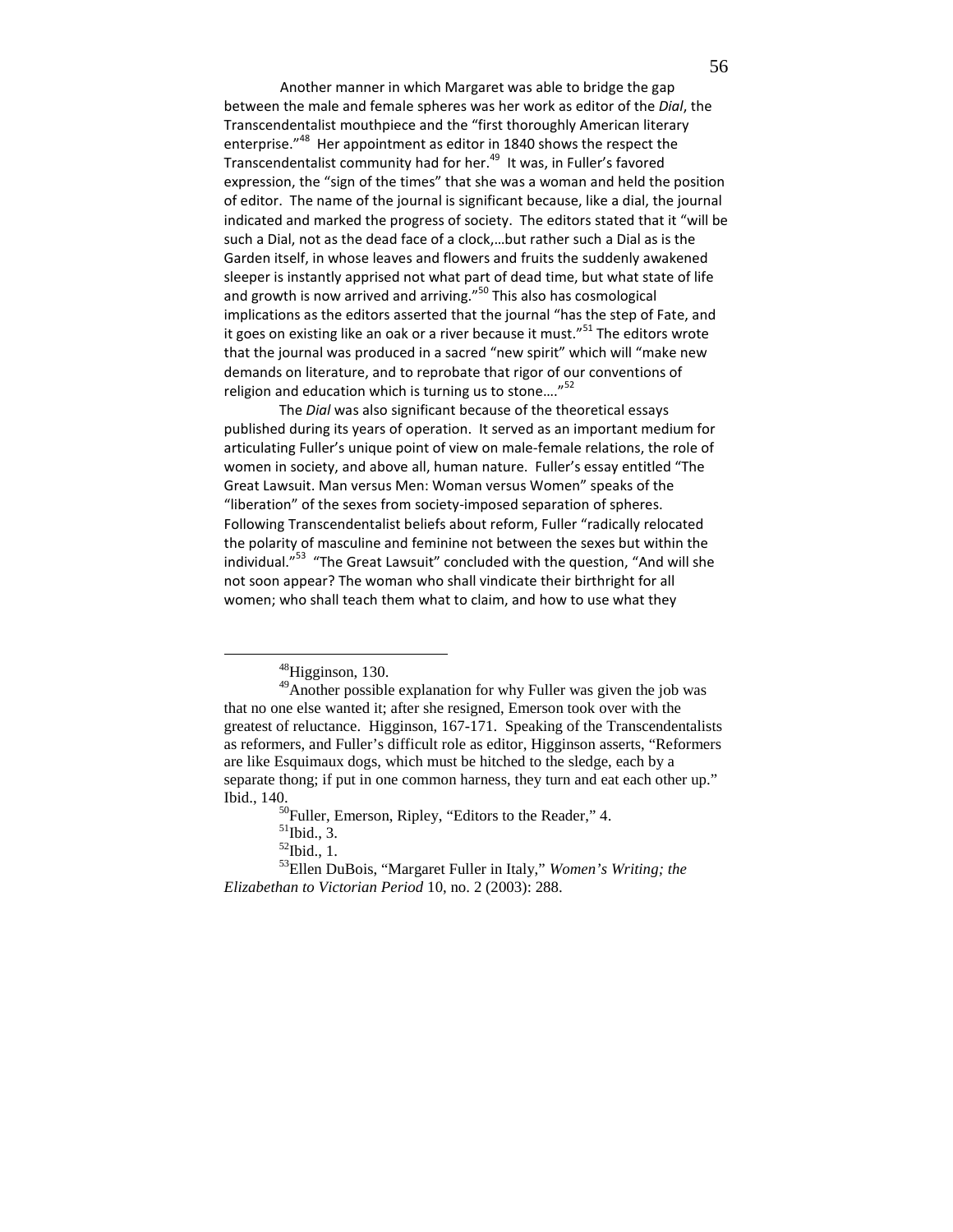obtain?"<sup>54</sup> The immediacy of Fuller's vision echoes the overall reformatory spirit of this period. Moreover, the importance of her criticism during the Dial period is reflected in the "Essay on Critics" and the statement that the Dial will be the "antidote to all narrowness" through the "higher tone of criticism."<sup>55</sup> It is hard to imagine that the Dial and Transcendental philosophical writings were read by the average person. However, Margaret Fuller theorized about the universal appeal of Hamlet, which could be understand on various levels and connect with people across social, gender, and cultural boundaries. Perhaps, Fuller hoped that her writings would reach people in a similar manner.<sup>56</sup>

During the height of Transcendentalist vitality and coinciding with the years of the Dial's publication, the communal Brook Farm experiment was undertaken. While Fuller did not participate in this venture, her opinion about Brook Farm is interesting. While Higginson asserts that "It was one of the best—probably the best—incarnation of the ardent and wide-reaching reformatory spirit of that day," she had no patience for what she saw as a "forced" movement.<sup>57</sup> She saw Brook Farm as a retreat and an interesting, but not useful, social experiment. <sup>58</sup> Instead, Fuller concentrated on the *Dial.* She

<sup>57</sup>Higginson, 174, 180.

<u>.</u>

<sup>58</sup>Ibid., 179. There is some discrepancy over Margaret Fuller and Brook Farm in terms of Hawthorne's *Blithedale Romance*. Modern historians, and contemporary critics, identified the character of "Zenobia" as Margaret Fuller. Even though his prediction that Zenobia "will be identified with her while the

<sup>54</sup>Margaret Fuller, "The Great Lawsuit: Man versus Men. Woman versus Women," *The Dial* 4, no. 1 (July 1843):47.

<sup>55</sup>Fuller, Emerson and Ripley, "Editors to the Reader," 3. This is significant, as Higginson (among others) discusses the literary criticism tradition of basically "mud-slinging." If a critic did not like a work they were reviewing, they would trash not only the work but the author's character as well. In contrast to this, Fuller wrote criticism based on the merits of the work themselves. Those she was critical of, such as Lowell and Brownson, returned the favor and wrote scathing reviews of her works and generally attempted to undermine the public's perception of her character, with (arguable) success. See especially Myerson, ed. *Critical Essays on Margaret Fuller*.

<sup>&</sup>lt;sup>56</sup>Fuller, "Dialogue Containing Sundry Glosses on Poetic Texts", in part 1 of *Papers on Literature and Art*, (1846; reprint, New York: AMS Press, 1972), 163. She writes, "In the streets, saloons, and lecture rooms, we continually hear comments so stupid, insolent, and shallow on great and beautiful works, that we are tempted to think that there is no Public for anything good; that a work of genius can appeal only to the fewest minds in any one age… yet on reading Hamlet, his greatest work, we find there is not a pregnant sentence, scarce a word that men have not appreciated, have not used in myriad ways."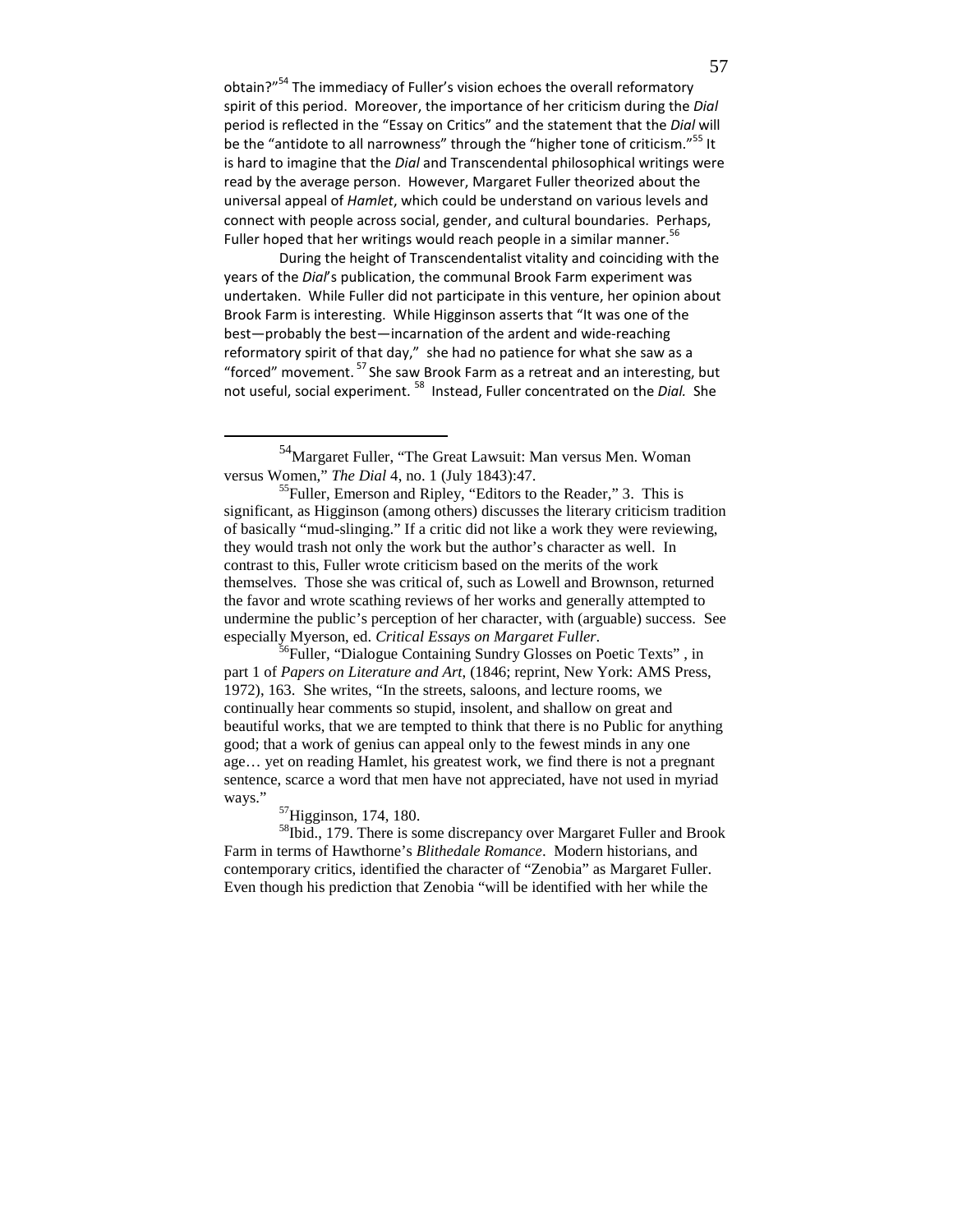held the position of editor of the Dial for two volumes, and then citing exhaustion and ill-health, resigned. However, she continued to be an important contributor to the struggling Dial until its final publication in 1844. While only producing four volumes, as an attempt to articulate Transcendental reform of intellectual thought and an expression of the larger reform movements, the Dial was a significant stage in Margaret Fuller's development as a reformer.

 Horace Greeley certainly recognized Margaret Fuller's potential and respected her abilities as a literary critic. In 1844 Greeley offered Fuller the position of literary editor of the newly established New York Tribune, the "closest thing that America had… to a genuine national newspaper," and she accepted.<sup>59</sup> The new job included a move from the rural Jamaica Plain to the metropolis of New York City. Just as the experience she gained editing and writing for the Dial prepared her for the task of literary critic of a larger circulating periodical, The New York Tribune literally opened up a new world for Fuller. Her move to the thriving, teeming city from the closed Transcendental community allowed her the opportunity to experience things she never otherwise would have experienced. Fuller's "cosmopolitanization" profoundly impacted her writings, beliefs, and her attitude to her fellow Transcendentalists. In this period of her life, we find her criticisms of Emerson. While her review of Emerson's essays is on the whole admiring, her frustration with Emerson still noticeably creeps past such effusive praises as "The words uttered in those tones floated a while above us, then took root in the memory like a winged seed." $60^{\circ}$  She writes that "Here is, undoubtedly, the man of ideas; but we want the ideal man also  $-$ ;"<sup>61</sup> echoing her earlier criticism that Emerson's "taste" was "far too narrow in its range."<sup>62</sup>

The physical distance between New York City and Cambridge seems to have allowed Fuller to see the gulf between theoretical speculations about reform and active participation in reform. The world of Emerson was too closed-minded, too closed off from the realities of the rank slums and unignorable signs of poverty in New York City. The growing separation between Margaret Fuller and Emerson can be seen by comparing Emerson's remarks in "Man the Reformer" with Fuller's comments on reform. He

literature of English language is read" has so far been proven correct, Higginson insisted that this was a false association. Ibid., 173.

<sup>59</sup>Charles Capper, "Getting From Here to There," in *Transatlantic Crossings in a Revolutionary Age*, eds. Charles Capper and Cristina Giorcelli (Madison: The University of Wisconsin Press, 2007), 13.

<sup>60</sup>Fuller, "Emerson's Essays," in *Life Without*, 195.

<u>.</u>

 $62$ Fuller to Emerson, Cambridge, 12th November, 1843, reprinted in Higginson, 166.

 $61$ Ibid., 196.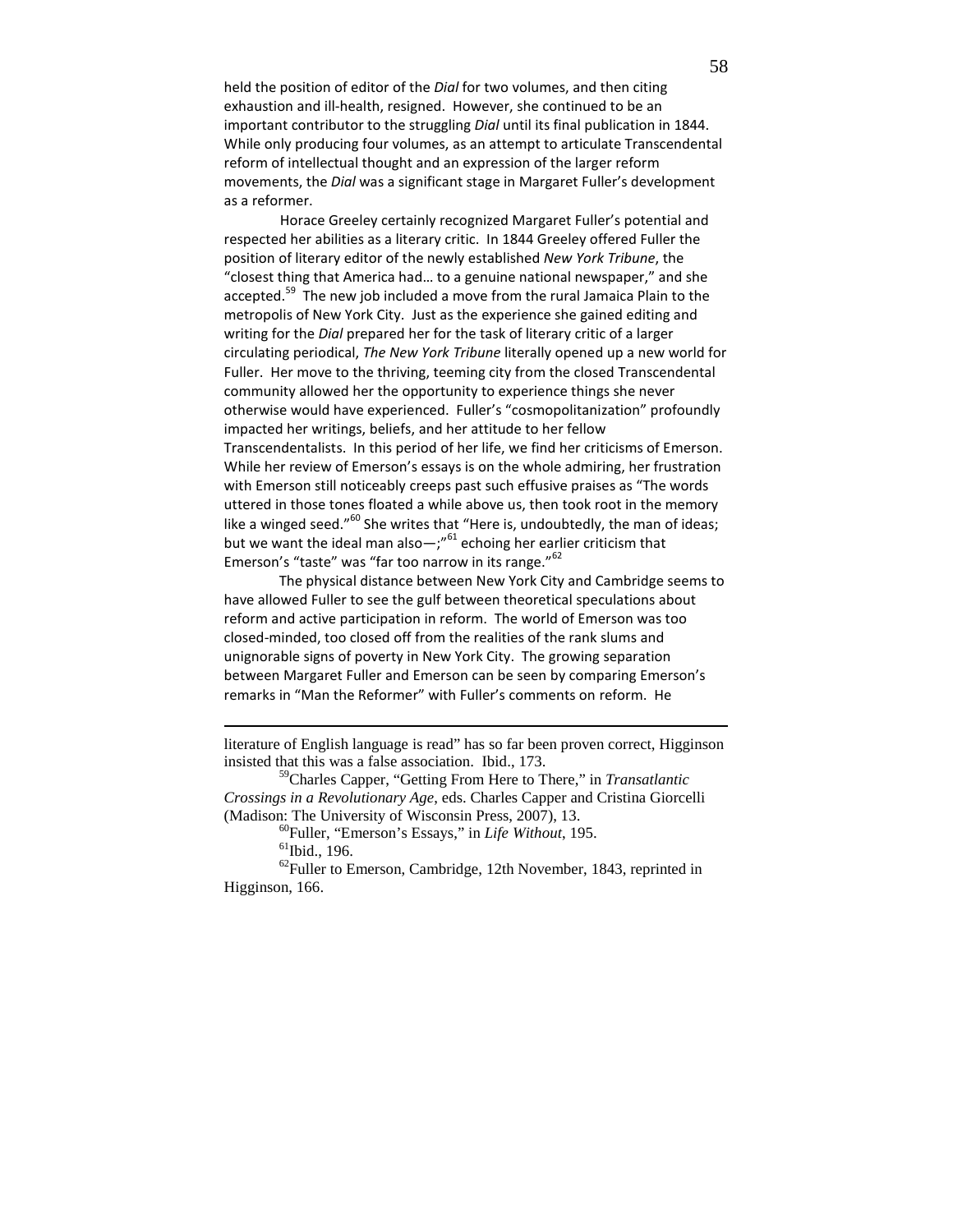continued to assert that if you "Once waken in him a divine thought, and he flees into a solitary garden or garret to enjoy it," that Man "is richer with that dream than the fee of a county could make him."<sup>63</sup> As she increasingly advocated action, Emerson spoke of reform coming from within the individual and "subverted the classic concept of a calling by absolving the intellectual of any immediate social responsibility."<sup>64</sup> While some scholars have cited this period as Margaret Fuller's break from Emerson and the Transcendentalists, 65 I would argue instead that this is the moment in which she broke from Emersonian Transcendentalism.<sup>66</sup> Fuller never ceased to be a Transcendentalist. On the contrary, she became more open-minded, and increasingly believed in the rightness of action and importance of enacting a larger sphere of influence. Her Transcendentalist faith in the inherent goodness of humankind is evident in her belief that humans could progress towards a more ideal state, one devoid of social evils and one which had complete equality. She consistently adapted to the influx of new ideas and experienced first hand the significance of her life's work. Fuller outpaced and outgrew Transcendentalists like Emerson and Thoreau, whose lifestyle limited them in this sense. Her beliefs were still consistent with Transcendental ideology of expansion of one's mind, reform, and understanding of human nature.

Moreover, in the cosmopolitan city of New York, Margaret Fuller witnessed first-hand poverty, the working conditions of men and women, hospitals, insane asylums, and the prisons of Sing-Sing and Blackwell's Island. Her time spent in New York also introduced her to and made her familiar with labor interests. While by no means did Fuller ignore the more unpleasant aspects of life and exist "in the clouds" when she lived in New England, New York City forced her to take a stand on these issues. Just as the Texas Annexation in 1844 caused her to speak definitively in favor of abolition and

<sup>&</sup>lt;sup>63</sup>Emerson, "Man the Reformer," 142.

<sup>64</sup>Rose, *Transcendentalism*, 116.

<sup>65</sup>Larry J. Reynolds, for example.

<sup>66</sup>Adam Max-Tuchinsky argues instead that "Fuller's institutional reorientation in New York fulfilled Emersonian Transcendentalism's latent democratic aspirations by directing her literary radicalism toward culturally prophetic ends." Adam Max-Tuchinsky, "'Her Cause Against Herself': Margaret Fuller, Emersonian Democracy, and the Nineteenth-Century Public Intellectual," *American Nineteenth-Century History* 5, no.1 (Spring 2004): 67, http://search.ebscohost.comproxy.iwu.edu/login.aspx?direct=true&db=aph&AN =13884113&site=ehost-live&scope=site (accessed September 29, 2009). However, I think it is significant that Emerson never fully comprehended what Fuller was doing in New York and, later, in Europe. He tended to scoff at Fuller's "romantic" ideas about the Italian Revolution.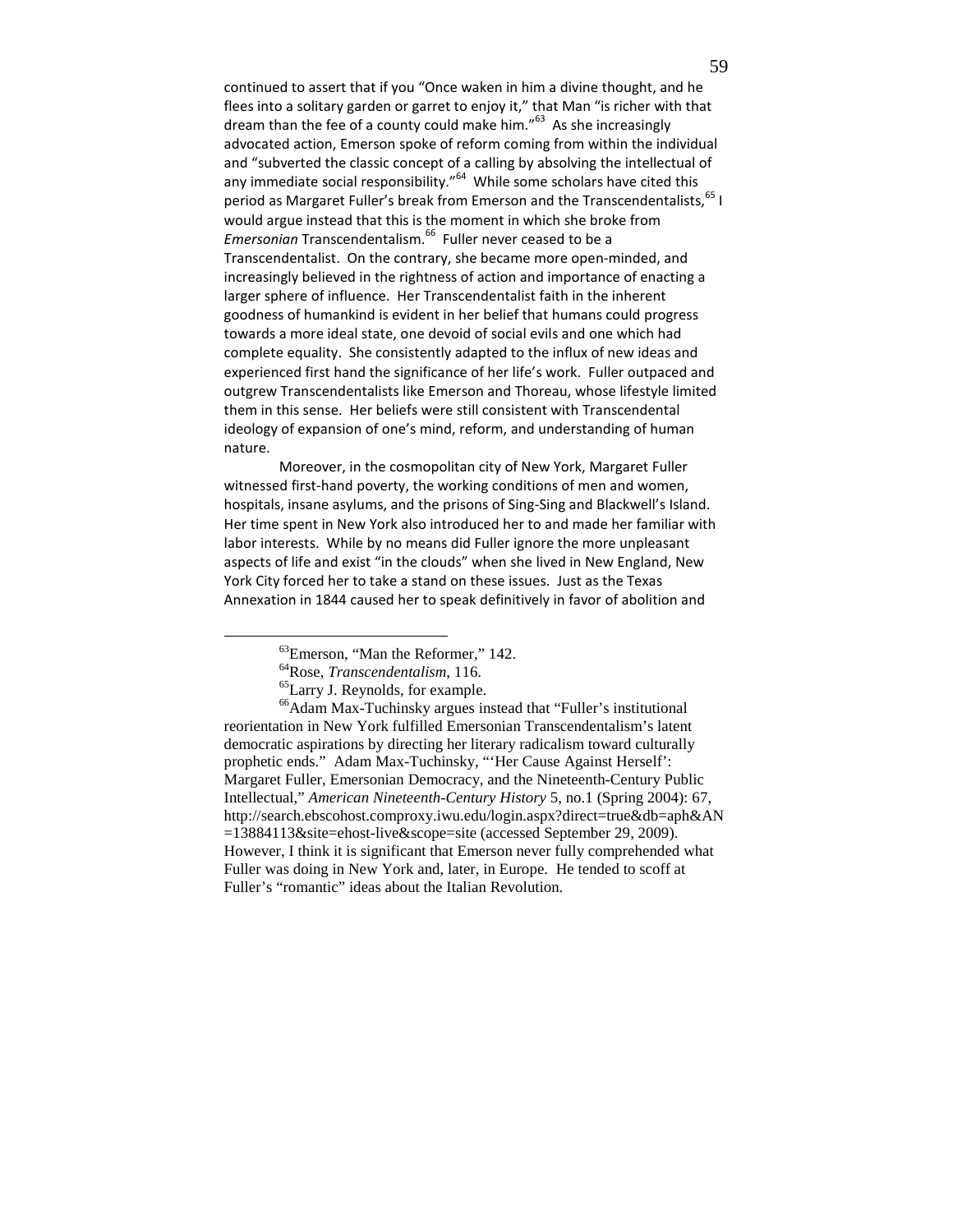expound on the righteousness of the cause, her visits to slums, hospitals, prisons, and factories caused her to argue in favor of more humane conditions and to see the need for immediate reform. In 1844 she wrote, "I have never felt that I had any call to take part in public affairs before; but this is a great moral question....<sup>"67</sup> Here, Fuller for the first time began to speak of a national democracy which would include equality for all people regardless of race, class, or gender.<sup>68</sup>

The critical essays she wrote for the newspaper in this period reflect her evolving mindset. There is a change in tone in her writings. Horace Greeley, commenting on her writing for the Tribune, remarked, "I think most of her contributions to the Tribune…were characterized by a directness, terseness, and practicality, which are wanting in some of her earlier productions…her reviews in the Tribune are far better adapted to win the favor and sway the judgment of the great majority of readers."<sup>69</sup> Fuller's experiences in New York City shaped her ideas not only about institutional reform, but also her ideas of men and women, capital punishment, and slavery. Her short story, "Mariana," reveals her conception of the nature of men and women. "Mariana" chronicles the tragic story of Mariana, "a very intellectual being," who falls in love with Sylvain, a man not compatible with her.<sup>70</sup> Their marriage is "unequal" and both become more and more miserable until Mariana's death. $71$  The story is a cautionary tale, advocating intellectual, emotional, and spiritual equality in marriage. Love and full-hearted passion are not enough. In February of 1845 Fuller published her second book, Woman in the Nineteenth-Century, an expansion of her earlier essay "The Great Lawsuit."<sup>72</sup>

<sup>67</sup>Fuller, *Memoirs*, 2:141. See also Fuller, "Thanksgiving" (1846), in *Life Without*, 248. Speaking of prison reform and insane asylum reform, she stated that the "time was evidently ripe for this movement." In this article she explains her, and others, efforts to humanize these institutions through musical performances.

<sup>&</sup>lt;sup>68</sup>Capper, "Getting from Here to There," 15.

<sup>69</sup>Horace Greeley, in *Memoirs*, 2:157-158.

<sup>70</sup>Margaret Fuller Ossoli, "Mariana" (1843), in *Life Without*, 269. Mariana is also a very thinly veiled autobiographical representation of Fuller.  $^{71}$ Ibid., 270-272.

 $72$ In the "Preface" of the book, Fuller explains her decision to expand the essay. She wishes that the "truth" about Man will be revealed, and "By Man I mean both man and woman: these are the two halves of one thought…I believe that the development of the one cannot be effected without that of the other." Margaret Fuller, *Woman in the Nineteenth Century* (1845), in *Margaret Fuller: Essays on America Life and Letters,* ed. Joel Myerson (Schenectady, NY: College & University Press, 1978), 83.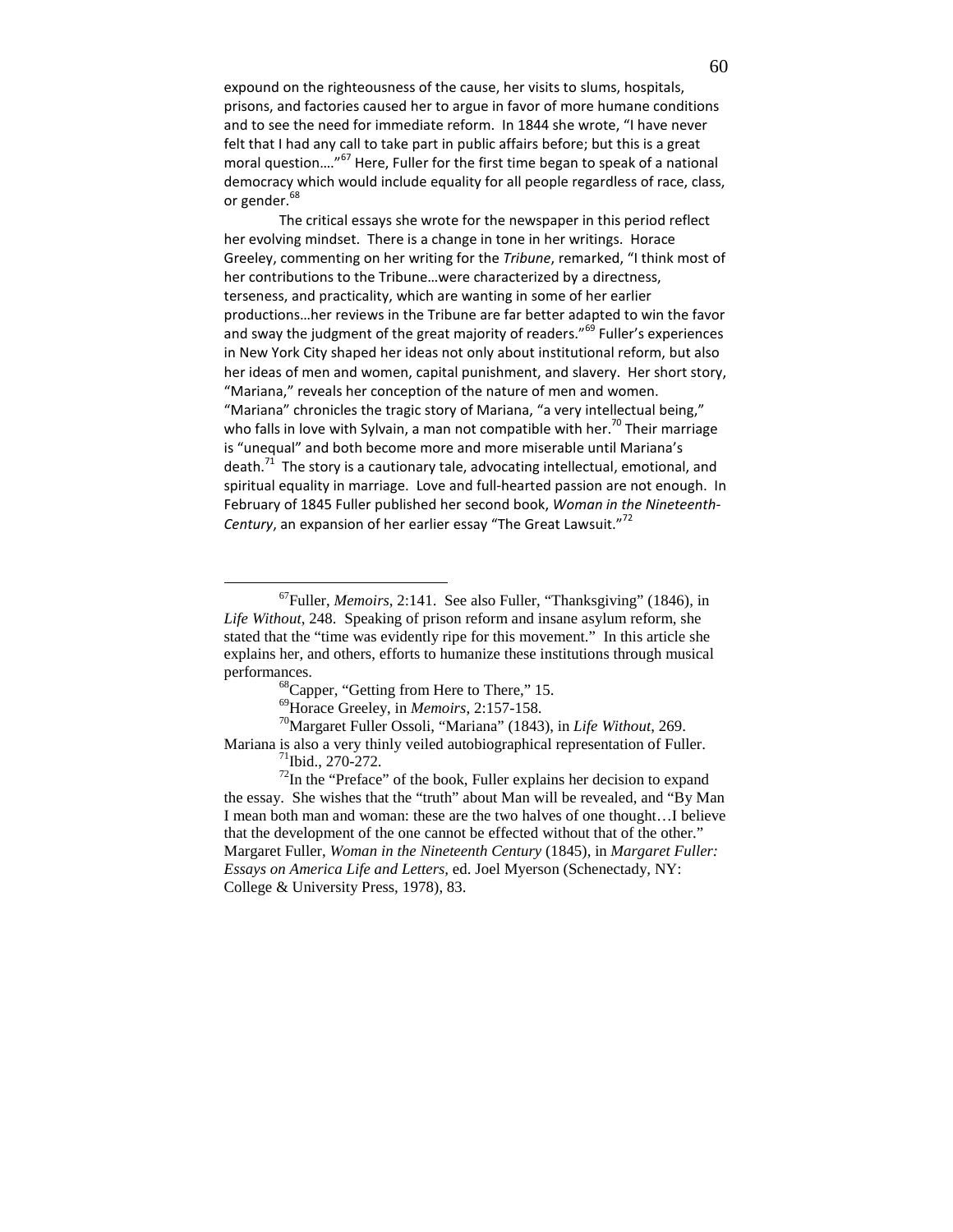Here she also articulated her ideas about gender relations and revealed her views on marriage and equality. Fuller envisioned a fluidity in terms of what was the proper role of a man and the proper role of a woman. She writes, "Male and female represent the two sides of the great radical dualism...There is no wholly masculine man, no purely feminine woman."<sup>73</sup> Unlike other women of the day, such as Lydia Maria Child and Catherine Beecher, who argued that women were more moral than men, Fuller discounted this theory and instead argued that men and women were both capable of being equally moral.<sup>74</sup> Having seen men and women in perhaps the most degrading situations, and as a Transcendentalist who believed in the inherent goodness in human nature, it seems logical that Fuller would arrive at the conclusion that men and women were equally capable of moral action. Fuller also argued against the idea that a woman "holds an exalted position. She is...often the guardian angel of the man."<sup>75</sup> Instead, Fuller (radically) envisioned a world in which women and men could unequivocally be anything. Girls could one day become senators or sea-captains, and there is no reason why boys could not grow up to be milliners.<sup>76</sup> Fuller saw the concept of separate spheres as "arbitrary barriers" which prevented true equality.<sup>77</sup> A woman's highest aspiration in life was not, as Charles F. Biggs claimed, to be a wife and a mother.<sup>78</sup> In fact, Fuller argued against marriage if a woman could not find a partner who would treat her as an equal. She argues that "no married woman can represent the female world, for she belongs to her husband. The idea of woman must be represented by a virgin."<sup>79</sup> Woman in the Nineteenth Century reveals Fuller's unique views on men and women and reflects the tension that existed in this period between the sexes. Why else

-

 $74$ Fuller rejected the idea that a woman's "mission" was to prevent the "flock from using any chance to go astray." Ibid., 96.

<sup>75</sup> "Review of Woman in the Nineteenth Century" (April 1845), in *Critical Essays*, 17. The same author's statement, "To send woman out into the arena, where she may declaim…before a yelling mob, destroys this sentiment and injures her influence" corresponds with Fuller's statement about the "aversion" felt towards women, like Angelina Grimké, who exercise their "moral power" and "who speak in public." Ibid.,18 and *Woman in the Nineteenth Century*, 157-158.

<sup>76</sup>Fuller, *Woman*, 189, 204. Higginson also includes an interesting anecdote about this passage. He notes that after Fuller visited a French man-ofwar anchored in Narragansett Bay in 1837, she indicated her desire to "command such a vessel." Higginson, 88.

<sup>78</sup> "Woman is nothing but as a wife." Charles F. Biggs, "Review of *Woman in the Nineteenth Century*" (March 1845), in *Critical Essays*, 10.

<sup>79</sup>Fuller, *Woman*, 206.

<sup>73</sup>Fuller, *Woman*, 161.

 $^{77}$ Ibid., 203.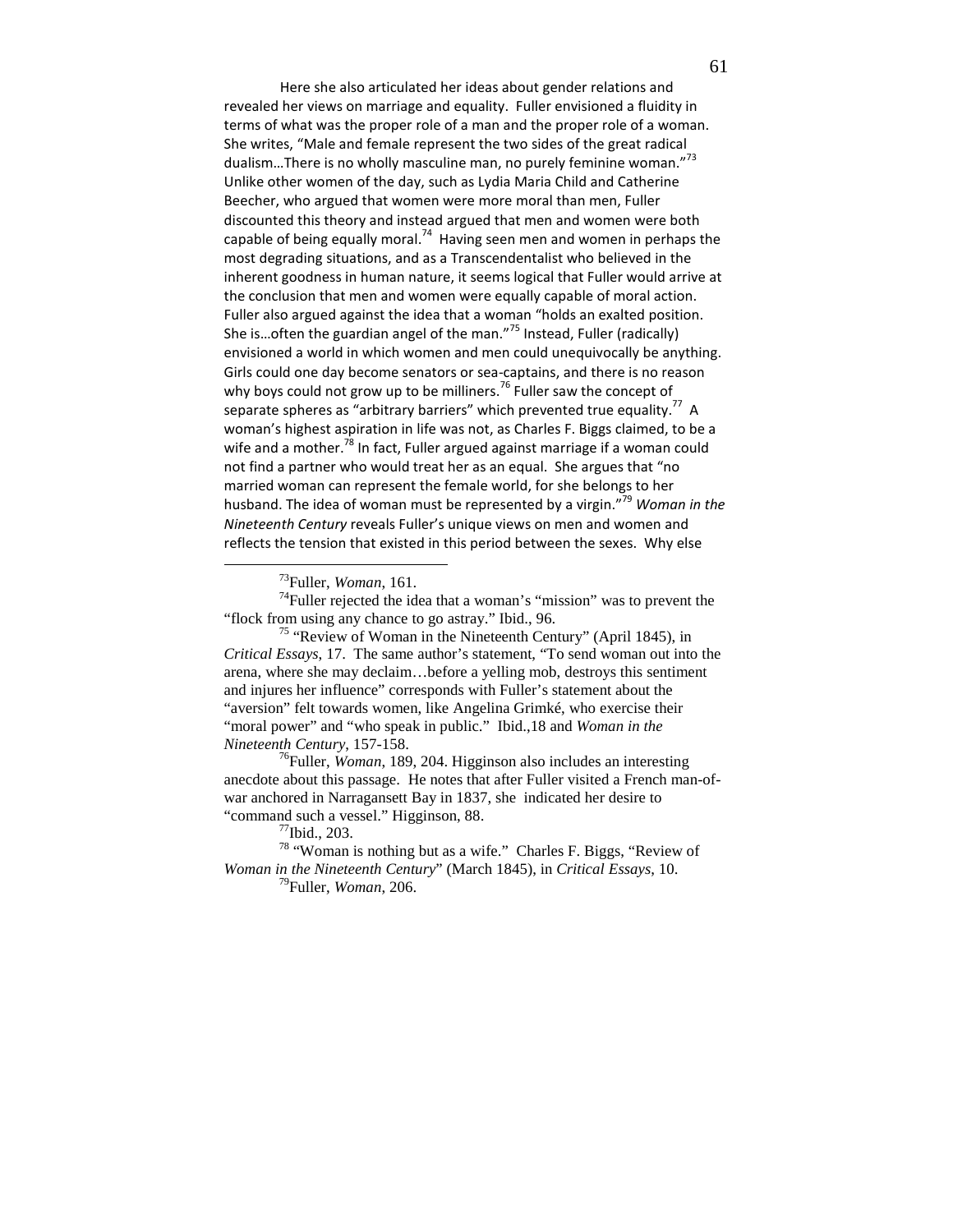would critics such as Biggs argue so defensively about the proper role of a woman if women were not resistant to the idea of "restraints which Nature has imposed"?<sup>80</sup>

Fuller's other literary criticisms likewise critiqued accepted and conventional ideas about society. Her critical review of "A Defence of Capital Punishment" reveals her rejection of original sin and her belief in the redemption of humankind. Arguing against the author's support of capital punishment, Fuller wrote that "Man is not born totally evil; he is born capable both of good and evil."<sup>81</sup> She chastised the author for his narrow vision of the world and for his decision to "cling to the past, than to seek progress for the future."<sup>82</sup> Fuller concluded optimistically that the "tide of progress rolls onward."<sup>83</sup> Fuller's review of Frederick Douglass is also revealing as it marks her change in attitude towards emancipation and her articulated sympathy with slaves. Noting the relative lack of progress, she lamented that "The world ought to get on a little faster than this" and warned that "the Avenger will not fail yet to demand, 'Where is thy brother?'" Fuller's "First of January" article of 1846 continues the jeremiadical theme with her assertion that "The time of the prophets is over, and the era they prophesized must be at hand…Our country will be playing a ruling part" in the spread of democracy throughout the world.<sup>84</sup> While this seems to correspond with Abzug's ideas about America's sense of destiny, it is significant that Fuller then expands her discussion of America.<sup>85</sup> She continues, "At present she has scarce achieved a Roman nobleness, a Roman liberty; and whether her eagle is less like the vulture, and more like the Phoenix, than was the fierce Roman bird, we dare not say."<sup>86</sup> In an essay written in the same year entitled "Fourth of July," Fuller passionately argues that "The country needs to be born again."<sup>87</sup> The "First of January" and "Fourth of July" essays are important because they show the burgeoning signs of Fuller's later realized revolutionary and radical beliefs. She felt a sense of immediacy, but it is interesting that this immediacy is not limited to the destiny of America. Instead, it is more of a transatlantic, international sense. Finally, Charles Capper notes that seventy of the nearly one-hundred twenty five

<sup>80</sup> Biggs, "Review of *Woman*,"12.

<sup>81</sup>Fuller Ossoli, "Capital Punishment" (1846), in *Life Without and Life Within*, 200.

<sup>&</sup>lt;sup>82</sup>Ibid., 201, 203.

<sup>83</sup>Ibid., 206.

<sup>84</sup>Fuller Ossoli, "First of January" (1846), in *Life*, 218.

<sup>&</sup>lt;sup>85</sup>See for example, Abzug, 28. Here, Abzug writes that ministers and their churches "saw the conversion of the world as the instrument of American destiny."

<sup>86</sup>Ossoli, "First of January," 218.

<sup>87</sup>Ossoli, "Fourth of July," in *Life*, 235.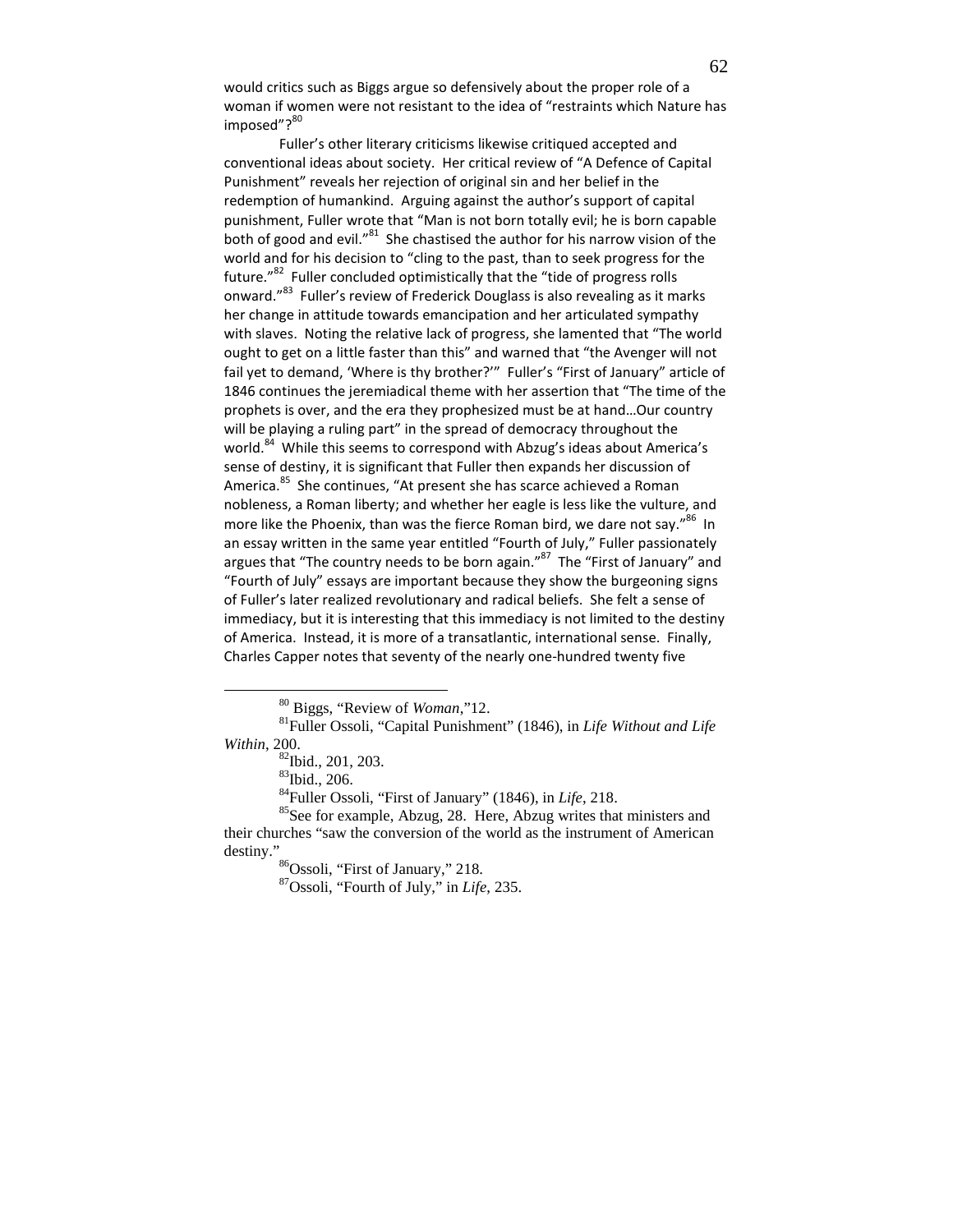Tribune articles and reviews Fuller wrote during this period were on European authors and books. $^{88}$  Her familiarity with these European writings, as well as her developing concept of reform, prepared her for the physical and ideological leap between America and Europe.

 On August 1, 1846 Margaret Fuller at last was on her way to Europe, a trip that had long been delayed due to the death of her father. Her travel companions were Marcus and Rebecca Spring, reform-minded individuals, who agreed to defer her expenses in return for her tutoring of their son, Edward. Horace Greeley, the owner of the New York Tribune, allowed Fuller to continue as a foreign correspondent during her travels in Europe. She was, in fact, the first American female foreign correspondent.<sup>89</sup> Her job as foreign correspondent is significant because it required her to analyze and process what she saw and experienced. Her dispatches from Europe signal in a clear manner her development as a reformer. Instead of being abstract, they were, as were her Tribune articles, more direct and to the point. This change shows an increase of focus and emphasizes how profoundly she was affected by her experience in Europe. Higginson had access to her (still) unpublished notebooks and compares this with the dispatches.<sup>90</sup> Her initial thoughts on Mary, Queen of Scots are revealing and interesting for they differ from what was later printed in the Tribune. She notes that it is the

> Singular misery of the lot of a woman with whom all men were dying in love, except her two last husbands; and with the first, a poor sickly child, she had no happiness. A woman the object of desire to so many, yet never suffered to become the parent of more than two children, and from those separated in so brief a space after birth, and never permitted to take the least comfort in them afterwards.<sup>91</sup>

We can see how her conception Mary, Queen of Scots is in terms of her own feelings about women and how men view women, along with her sympathy, as a childless woman herself, for the woman who was "never permitted to take the least comfort in" her children. Her thoughts on Mary, Queen of Scots also reveal how Fuller was constantly reevaluating her ideas in terms of what she experienced.

<u>.</u>

<sup>88</sup>Capper, "Getting from Here to There," 13.

 ${}^{89}$ DuBois, 288.

 $^{90}$ Higginson, 221-228. He notes that "it is really of more value to know what struck a traveler at the outset than what was afterwards added to his knowledge." Ibid.,221.

<sup>&</sup>lt;sup>91</sup>Note-book entry for September, 1846, "Holyrood." Quoted in Higginson, 227. Compare with the published dispatch in *"These Sad But Glorious Days"* which focuses more on Queen Mary's imprisonment. "Dispatch 5: Lost on Ben Lomond," 70.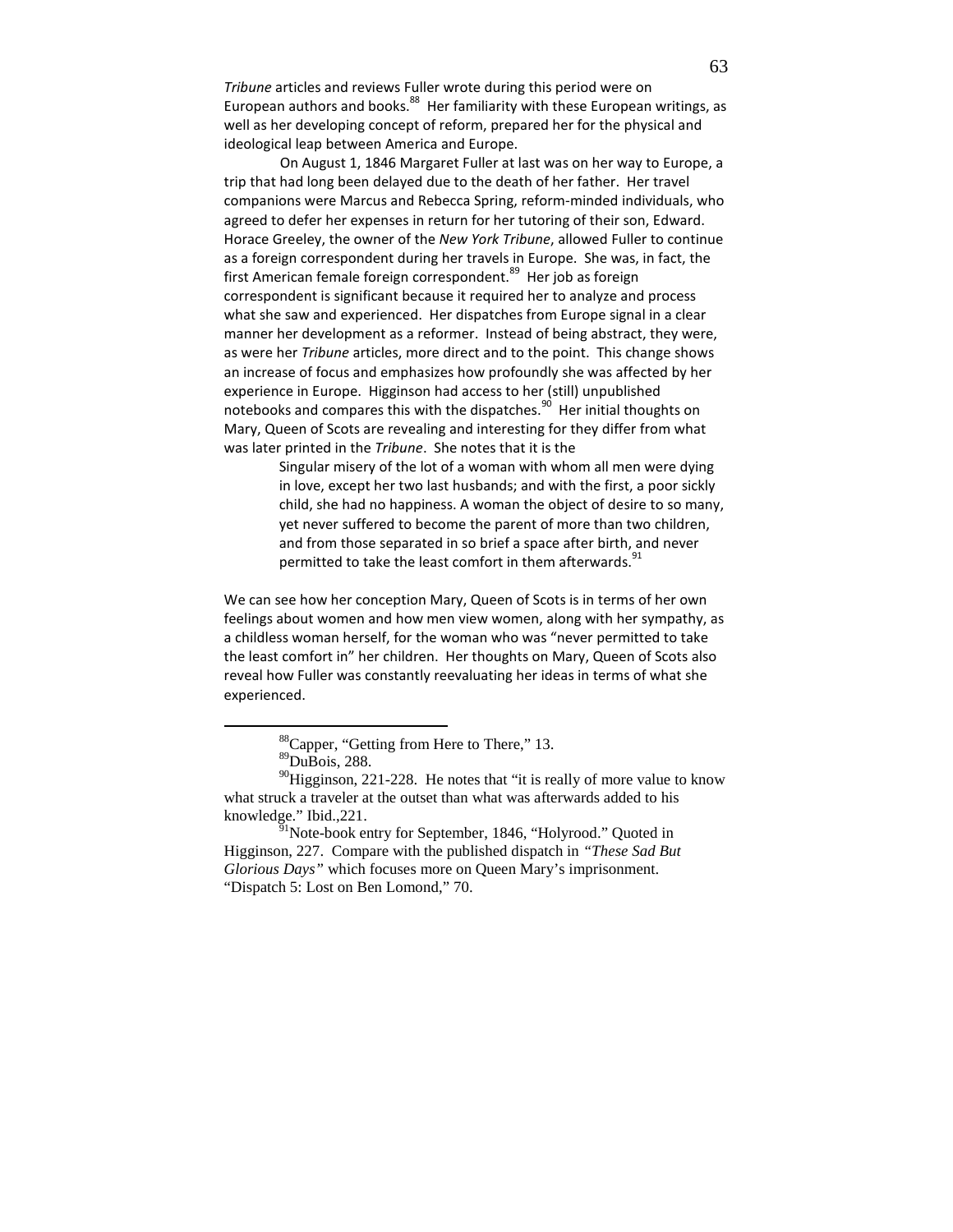While in England, Fuller visited mill towns, interviewed mill workers, toured hospitals, and spoke with prostitutes. Her dispatches articulate her beliefs about reform and her rising socialism. Her criticism of Wordsworth reflects her earlier criticism of Emerson, but in a stronger, more forceful vein. She discussed the Corn Laws with Wordsworth, and noted that his neighbors

> lament that his habits of seclusion keep him much ignorant of the real wants of England and the world, living in this region, which is cultivated by small proprietors, where there is little poverty, vice or misery, he hears not the voice which cries so loudly from other parts of England, and will not be stilled by sweet poetic suasion or philosophy, for it is the cry of men in the jaws of destruction.<sup>92</sup>

Clearly, Fuller did hear this cry, and planned to answer it. New York had prepared her for the different beliefs and ideologies that she encountered in Europe. Without becoming more cosmopolitan, she would not have been able to share Giuseppe Mazzini's radical vision of Italy, or been open to the advice of Polish poet Adam Mickiewicz, or appreciated the George Sand's "liberal" ideas on womanhood. The influence of these important European writers and thinkers on Margaret Fuller expanded her horizons even more and contributed to her developing world view. In London, Fuller began a close friendship with the revolutionary Giuseppe Mazzini who planted the seeds of Fuller's interest in the Italian cause. In a dispatch entitled "Sights and Celebrities," Fuller describes the international importance of Mazzinni:

> The name of Joseph Mazzini is well known to those among us who take an interest in the cause of human freedom, who…look with anxious interest on the suffering nations who are preparing for a similar struggle. Those who are not, like the brutes that perish…cannot forget that the family is one….They know that there can be no genuine happiness, no salvation for any, unless the same be secured for all.<sup>93</sup>

In Paris, she discussed with George Sand the issue of woman's role in society. She concluded that Sand "needs no defence, but only to be understood, for she has bravely acted out her nature."<sup>94</sup> Another important influence on Fuller in this period was Adam Mickiewicz. Mickiewicz advised her

<u>.</u>

 $92$  Fuller, Ambleside, Westmoreland, 27th Aug. 1846, "Dispatch 2: From Chester to the Lake Country," in *"These Sad But Glorious Days*,*"* 57.

<sup>93</sup>Fuller, "Dispatch 9: Sights and Celebrations," in *"These Sad but Glorious Days*,*"* 98.

<sup>94</sup> Fuller to Elizabeth Hoar, Paris, Jan. 18, 1847, in *Memoirs*, 2:197. Acting out one's nature was high praise indeed from the Transcendentalist Fuller.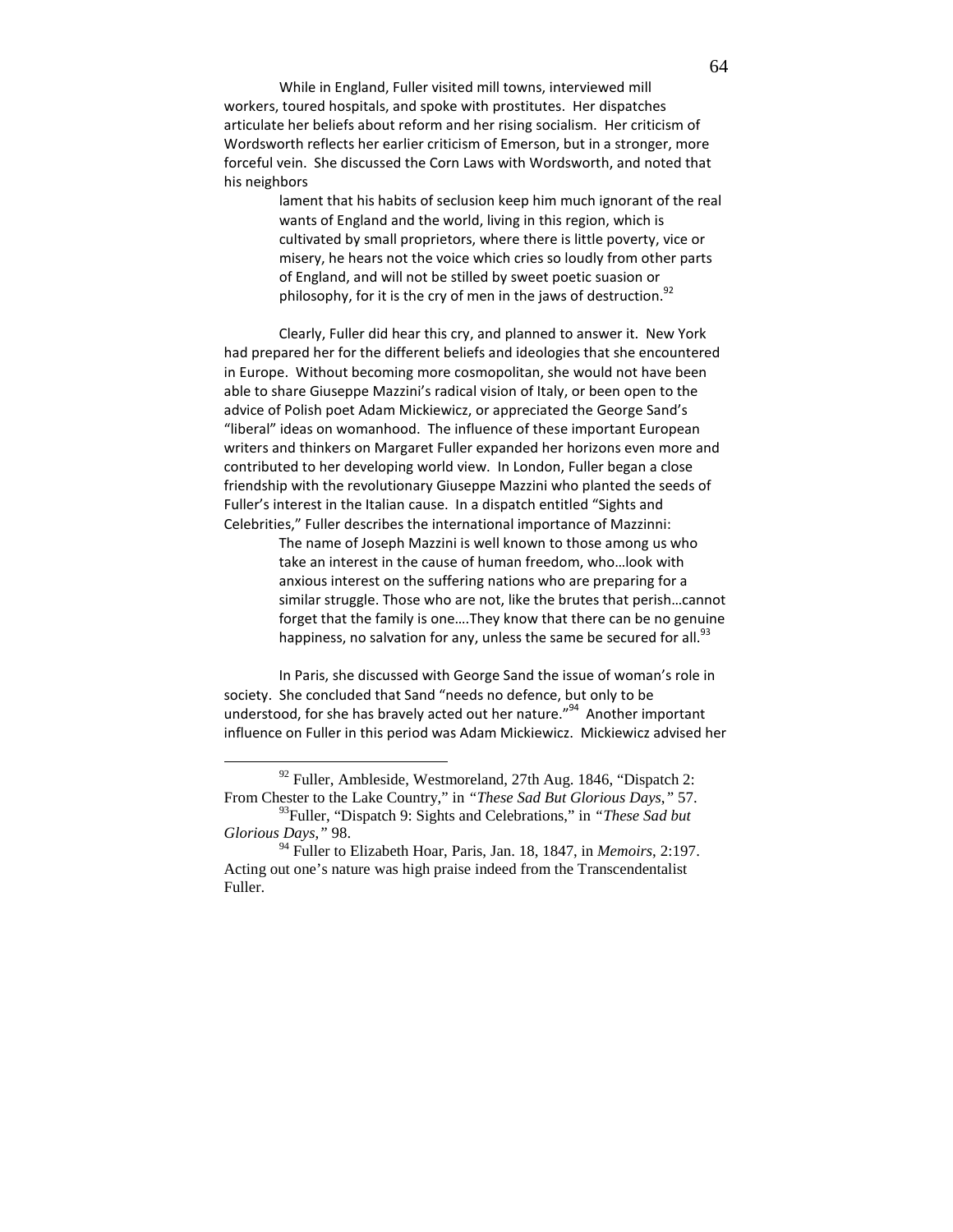to consummate her love for the Marchese Ossoli and act out her feminine nature. He urged, "You have pleaded the freedom of women in a masculine and frank style. Live and act as you write."<sup>95</sup> Away from the shores of America, she achieved liberation from the restrictive society and stifling New England community. However, Fuller did get a sense of how the world was shrinking. To her surprise, she "encountered at Liverpool and Manchester a set of devout readers of the readers of the Dial in England."<sup>96</sup> While Abzug concentrates on the reform movement in America and the cosmological implications of this reform movement, I would argue that Abzug's theory can apply in the larger drama that was playing out in the western world, one in which Fuller was highly conscious of. When Fuller reached Europe in 1846 she was exposed to Europeans ideas, values and concepts that differed from those she was familiar with in America. She saw evidence of the stirrings of revolution all across Europe. What could be a better example of "cosmos crumbling" than the literal crumbling of governments and societies? Moreover, Bell Gale Chevigny views Fuller's travels in Europe as "reinterpreting herself as a committed and activist intellectual."<sup>97</sup> America has long been conceptualized as the New World and Europe as the Old World. For Margaret Fuller, however, Europe was the New World.

 In 1848, while the leading activists in the women's movement were gathered in New York for the Seneca Falls Convention, Margaret Fuller was four thousand miles away in Rome.<sup>98</sup> Rome, the spark of the Italian Revolution, represented the culmination of her life's work and was the place where Fuller finally felt complete. She must have felt the significance of her journey to Rome as ancient Rome had been such an integral part of her early education. Higginson recognizes this period in Rome as her life coming full circle, and

<u>.</u>

<sup>96</sup>Higginson, 172. This also reinforces the importance of the *Dial*.

<sup>97</sup>Bell Gale Chevigny, "Mutual Interpretation," in *Margaret Fuller: Transatlantic Crossings*, 104.

<sup>98</sup>In 1848 Italy was under the power of the Austrian and French governments. The new Pope, Pious IX, was initially viewed by Italian revolutionaries as a sign of hope, but this soon turned to disillusion. On November 24, 1848 the Pope fled Rome. The Roman Republic came into being on February 9, 1849.Thorough information and context for the Revolution of 1848 in Italy can be found *in Margaret Fuller: Transatlantic Crossings in a Revolutionary Age*, eds. Charles Capper and Cristina Giorcelli (Madison: University of Wisconsin Press, 2007).

<sup>95</sup>Quoted in Chevigny, *The Woman and the Myth: Margaret Fuller's Life and Writings*, (New York: The Feminist Press, 1976), 374. The letter is a translation from the Italian original included in Emma Detti's 1942 biography of Fuller in 1942. Mickiewicz's advice is even more socially radical if Fuller never intended to marry Ossoli.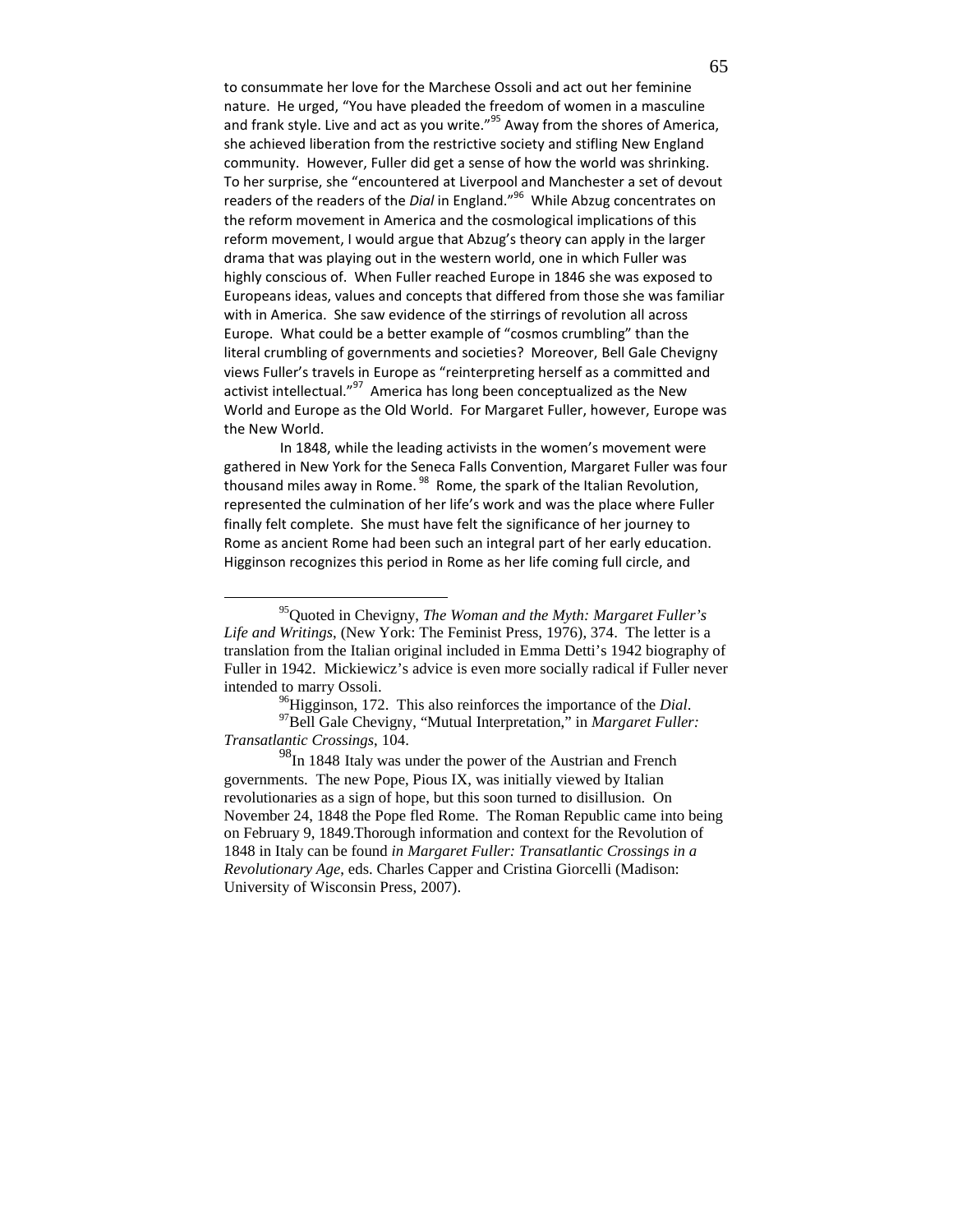begins his biography with the description of her noble "Roman" character.<sup>99</sup> Of all the European places she visited, Fuller was drawn to Rome and to unfolding "great drama" of Italy. She writes to William Henry Channing from Rome on May 7, 1847:

> I take interest in the state of the people, their manners, the state of the race in them. I see a future dawning; it is in important aspects Fourier's future. But I like no Fourierites; they are terribly wearisome here in Europe; the tide of things does not wash through them as violently as with us, and they have time to run in the tread-mill system. Still, they serve this great future which I shall not live to see I must be born again. $100$

Here was something that Fuller could dedicate herself fully to, and which her persuasive and critical skills could aid. Fuller notes in her diary the simple, but significant words: "Republic declared the 8th of Feb. 1849 on Friday."<sup>101</sup> The Italian Revolution stood for the fulfillment of the American Revolution. It reflected the Romantic ideals of a national identity, a rejection of foreign rule, and the empowerment of the common man. It certainly reflects the overall reform movement in the sense that Fuller viewed the Italians as having to fulfill their part of a larger destiny. Margaret Fuller's writings reveal the evolution of her ideological beliefs. In terms of the expansion of social conscience and reform, Fuller's revolutionary activities in Rome reflect Transcendental ideology. Expressing a Transcendental mindset, she wrote that the best minds in Italy, "through depth of spiritual experience and the beauty of form in which it is expressed, belong not only to Italy, but to the world." $^{102}$ In the Italian Revolution, Fuller saw something full of beauty, something that signaled progress and had the potential of creating an impact on the world. Revolution is the ultimate expression of reform. It is the complete change in the way people think, a transfer from *ancien regime* to a new, different value

<sup>99</sup>Higginson, 8.

 $\overline{a}$ 

100 Margaret Fuller to William Henry Channing, Rome, May 7, 1847, reprinted in *Memoirs*, 2:209.

<sup>101</sup>Fuller, "Margaret Fuller's Roman Diary," ed. Leona Rostenberg, *The Journal of Modern History* 12 no. 2 (June 1940): 217. http://www.jstor.org/stable/1874897 (accessed November 2, 2009). Her diary of 1849 is important because it marked the progress of the Italian struggle for liberation, and was most likely used as the source for her manuscript on the revolution. As this manuscript is somewhere on the bottom of the ocean, the diary gives us vital clues as to what the manuscript would have contained.

 $102$ Fuller, Rome, October 1847, "Dispatch 16: The Italian Lakes and the Coming Storm," in *"These Sad But Glorious Days*,*"* 147.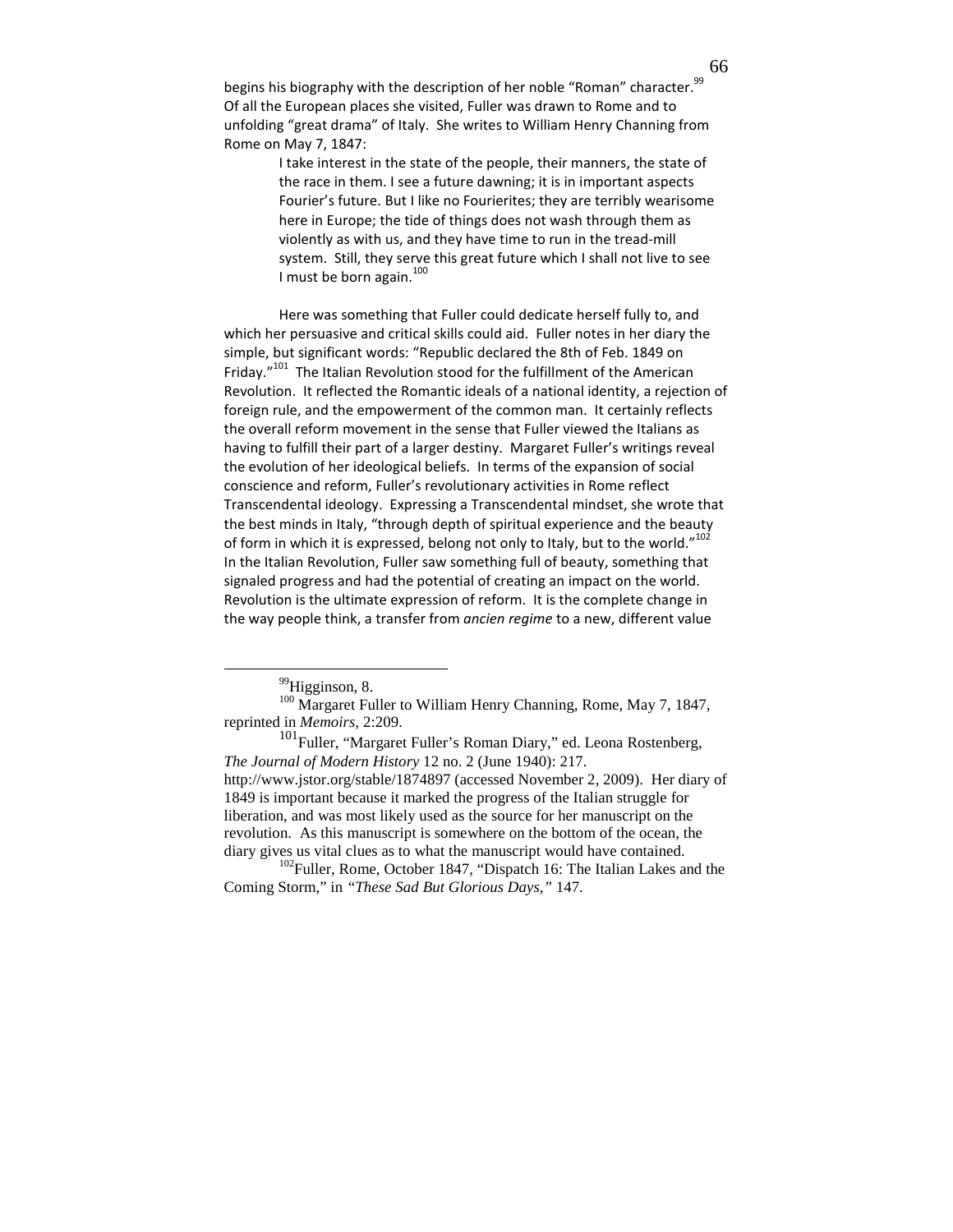system. The Italian Revolution marked in Margaret Fuller her own personal revolution, from inner individual reform to outward social change.

In this sense, her personal revolution was a fulfillment of the premises of Transcendental reform. The period spent in Italy also solidified her socialistic views. In America, theoretically there was no class conflict for there was equality under the law. In Europe, however, class conflict was more obvious and more immediate. European intellectuals had developed ideas about class and the need to reform class systems. Fuller was exposed to these ideas, and combined with first-hand knowledge of the conditions of slums, hospitals, insane asylum, and work places, she developed socialistic sympathies. This change can be marked in both the dispatches and her diary. Writing on the "Springtime Revolutions of '48," Fuller urged the American public to understand a "true Democracy," and to "in time learn to reverence...the only really noble—the LABORING CLASSES."<sup>103</sup> In her diary, Fuller mentioned a suggestion posed by the French "Credit," a newspaper, "which really marks the advanced thought at work in society."<sup>104</sup> The proposal entails using the forts in Paris that are now unoccupied for housing for the poor. Fuller's approval, and notation, of this socialistic plan, further emphasizes her increasing identification with socialism. Her attraction to socialism, a theoretical fulfillment of egalitarian goals, agrees with Transcendentalism's emphasis on the importance of equality.

Another important radicalization that her dispatches and letters reveal is her attitude toward American slavery and her sense of this injustice. It is impossible to separate Fuller's attitude towards the Revolution and her attitude toward American slavery. The clear parallels she saw between the African slaves and the Romans can be seen in a letter to William Henry Channing. Disappointed in the outcome of the Revolution, Fuller writes, "You felt so oppressed in the slave-states; imagine what I felt at seeing all the noblest youth, all the genius of this dear land, again enslaved."<sup>105</sup> Furthermore, Larry Reynolds points out her attitude towards what he terms "righteous violence."<sup>106</sup> He argues that Fuller had a "sense of divine mission" and that "she assumed the title of seeress in her dispatches and created a vision of righteous violence and destruction that echoes Isaiah and the coming era of

<sup>&</sup>lt;sup>103</sup>Fuller, Rome, 29th March, 1848, "Dispatch 13: The Springtime Revolutions of '48," in "*These Sad*,*"* 211.

<sup>&</sup>lt;sup>104</sup>Fuller, under heading of "Tuscany," "Margaret Fuller's Roman Diary," 218.

<sup>105</sup>Fuller to William Henry Channing, Rieti, Aug. 28, 1849, in *Memoirs*, 2: 269.

<sup>106</sup>Larry J. Reynolds, "Righteous Violence: The Roman Republic and Margaret Fuller's Revolutionary Example," in *Transatlantic Crossings*, 173.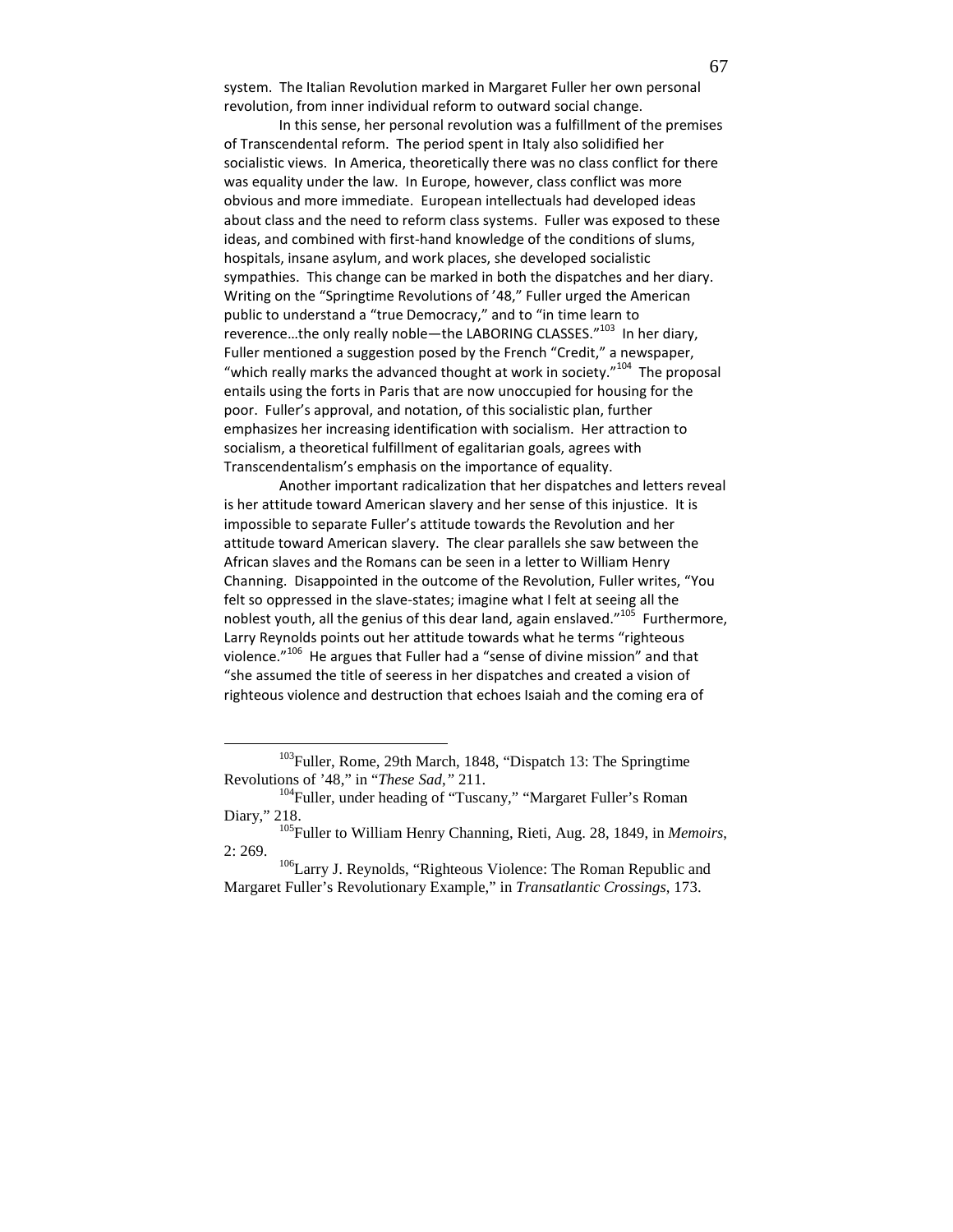Emmanuel."<sup>107</sup> An example of this is located in Fuller's 1849 diary. In the entry on February 30th 1849, Fuller described the assassination of Rossi, a French ambassador supported by the Pope.<sup>108</sup> She believed this act was justified, and also compared the act of assassination to Brutus's, who is the "ideal patriot."<sup>109</sup> Along these same lines, Bell Gale Chevigny argues that the radicalization Fuller underwent in Italy corresponded with the belief that there would be a Civil War, and that the moral issues of the day, such as the emancipation of the slaves and the emancipation of the Italians, would have to be determined by the violent and bloody action of soldiers.<sup>110</sup> Speaking of the "cancer of Slavery" in America, Fuller wrote, "I listen to the same arguments against the emancipation of Italy, that are used against the emancipation of our blacks…—and lo! my Country the darkest offender, because with the least excuse, foresworn to the high calling with which she was called."<sup>111</sup> Fuller had certainly come a long way from her comment that abolitionists were "low and disagreeable."<sup>112</sup>

It is significant that Margaret Fuller actively participated in the revolution instead of simply theorizing about revolution on an intellectual level. She assumed nursing duties, continued informing the American public about the revolution, and on April 20, 1849 became the director of the Fate-Bene Fratelli Hospital.<sup>113</sup> Here, Fuller encountered resistance from men who believed that women did not have a place in the Revolution.<sup>114</sup> This eerily paralleled the attitude of reformers in America, such as William Lloyd Garrison, who were resistant to the idea of allowing women to be involved in reform movements.<sup>115</sup> Even though Fuller thought she had escaped this restrictive behavior, the evidence that it still existed even in the midst of a revolution shows the difficulties of being a woman and trying to be involved in these

<sup>107</sup>Ibid., 172. This interpretation echoes Abzug's discussion of the jeremiad.

<sup>&</sup>lt;sup>108</sup>Fuller, diary entry, in "Margaret Fuller's Roman Diary," 217-218. <sup>109</sup>Reynolds, 180. Fuller, as Reynolds points out, had long been

fascinated with Brutus.

<sup>&</sup>lt;sup>110</sup>Chevigny, "Mutual Interpretation," 115.

<sup>&</sup>lt;sup>111</sup>Fuller, Undated, "Dispatch 18: New and Old World Democracy," in *"These Sad But Glorious Days*,*"* 165.

 $112$ Although she still maintained that American abolitionists were "so tedious, often so narrow, always so rabid and exaggerated in their tone." Ibid., 166.

<sup>113</sup>"Appendix," *Margaret Fuller: Transatlantic Crossings in a Revolutionary Age*, 242.

<sup>114</sup>Ibid., 245-248.

<sup>115</sup>See Abzug, "The Woman Question," in *Cosmos Crumbling*, 183- 203.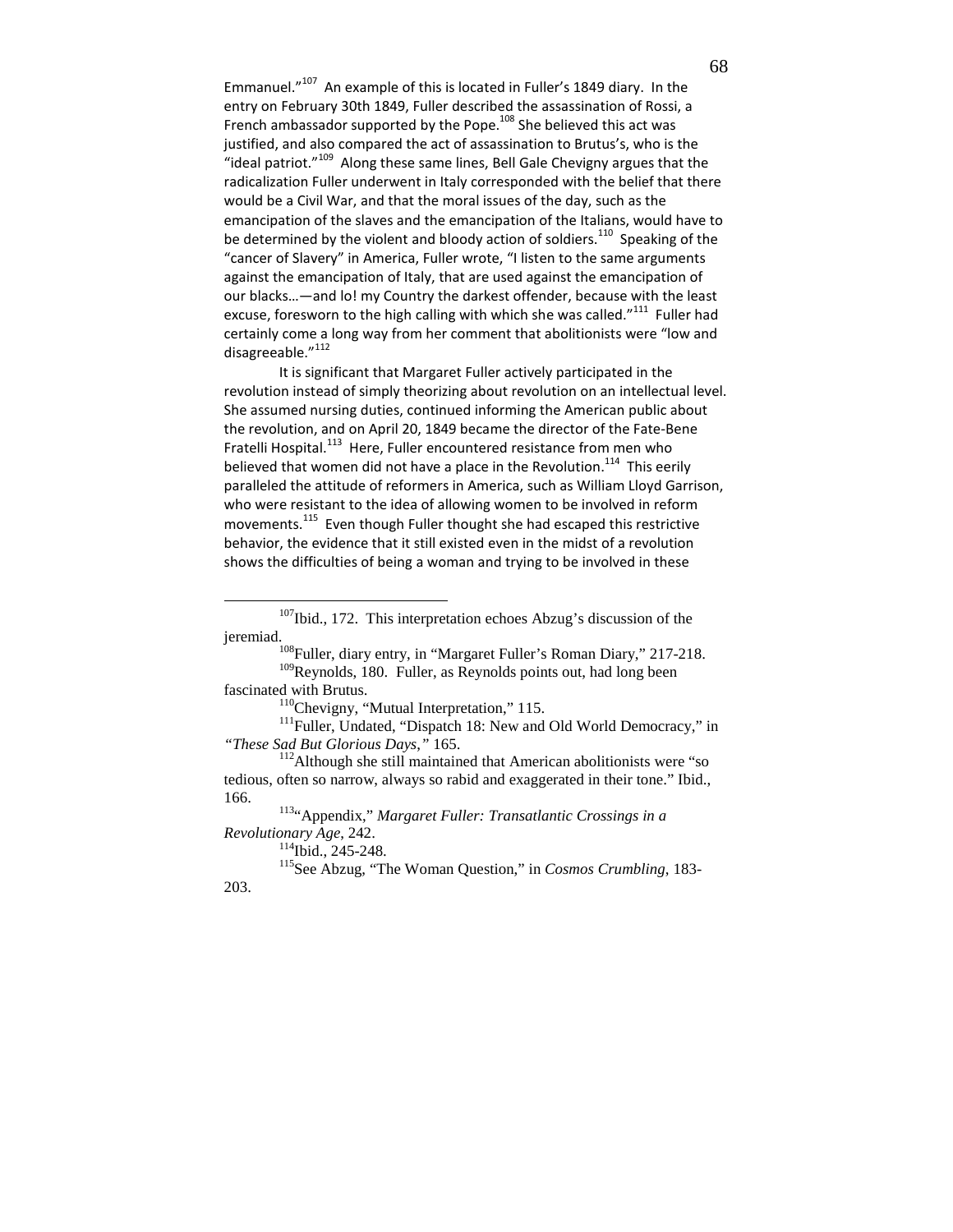movements. Margaret Fuller's active participation in the Italian Revolution is also a reflection of her belief that she had a destiny to fulfill. Finally, there is no trace of the frustration that dogged her throughout her life or evidence of debilitating headaches.<sup>116</sup> In a letter to her mother, Fuller wrote, "I have not been so well since I was a child, nor as happy ever as during the last six weeks."<sup>117</sup> Fuller also encouraged American's support of the Revolution and helped gain awareness about the cause. In the dispatch on "Italian Patriotism," Fuller urged Americans to "Take a good chance and do something; you have shown much good feeling toward the Old World in its physical difficulties—you ought to do so still more in its spiritual endeavor."<sup>118</sup> In true Transcendental form, Fuller envisioned the Italian and European Revolutions as a "spiritual" crusade that transcended political boundaries.

Besides Fuller's radicalization in Rome, evident in her dispatches and letters, Fuller also achieved "private liberation" and happiness in the unlikely personage of the Marchese Giovanni Ossoli.<sup>119</sup> As if it was destined to happen, Fuller met Ossoli by chance when she was lost at St. Peter's on April 1st, 1847. He gallantly escorted her back to her place of residence, and he then became a frequent member of the salons Fuller hosted. Eventually, he convinced her to marry him in 1848.<sup>120</sup> Ossoli was a member of an old Roman family. He was

-

<sup>120</sup> The date of when (and if) they married is controversial.

Contemporaries, such as Higginson, seond-wave feminists, such as Chevigny, and Capper all give different accounts and have different opinions on this issue. Higginson asserts, "In December, 1847, she had been secretly married; in September, 1848, her child had been born." Higginson, 231. Chevigny believes they never married, because this fits more with her feminist interpretation of Fuller. Reasons why they might not have married include the necessity of a papal dispensation since Fuller was not Catholic, and the fact that Ossoli would have lost his paternal inheritance for marrying a Catholic. Capper asserts that they did marry, and gives two possible dates (April 4, 1848 and late Augustearly September). He believes that the kept the marriage secret due to the ongoing suit of Ossoli over his inheritance, but that marriage was necessary because Fuller was pregnant. Capper, *The Public Years*, vol. 2 of *Margaret Fuller: An American Romantic Life*, (New York: Oxford University Press,

<sup>&</sup>lt;sup>116</sup>This is not to imply that they disappeared for good. During her first trimester of pregnancy and later when the Ossolis left Rome for Rieti, the headaches reoccur. My point is that during the excitement of the revolution, and while she felt that she was finally accomplishing something, she writes that she is in the best health of her life, and she does not experience headaches.

<sup>117</sup>Fuller to Margaret Crane Fuller, Rome, Dec. 16, 1847, in *Memoirs*, 2:223.

<sup>118</sup>Fuller, Rome, October 18th, 1847, "Dispatch 17: Italian Patriotism," in *"These Sad*,*"*160.

<sup>&</sup>lt;sup>119</sup>DuBois, "Margaret Fuller in Italy," 301.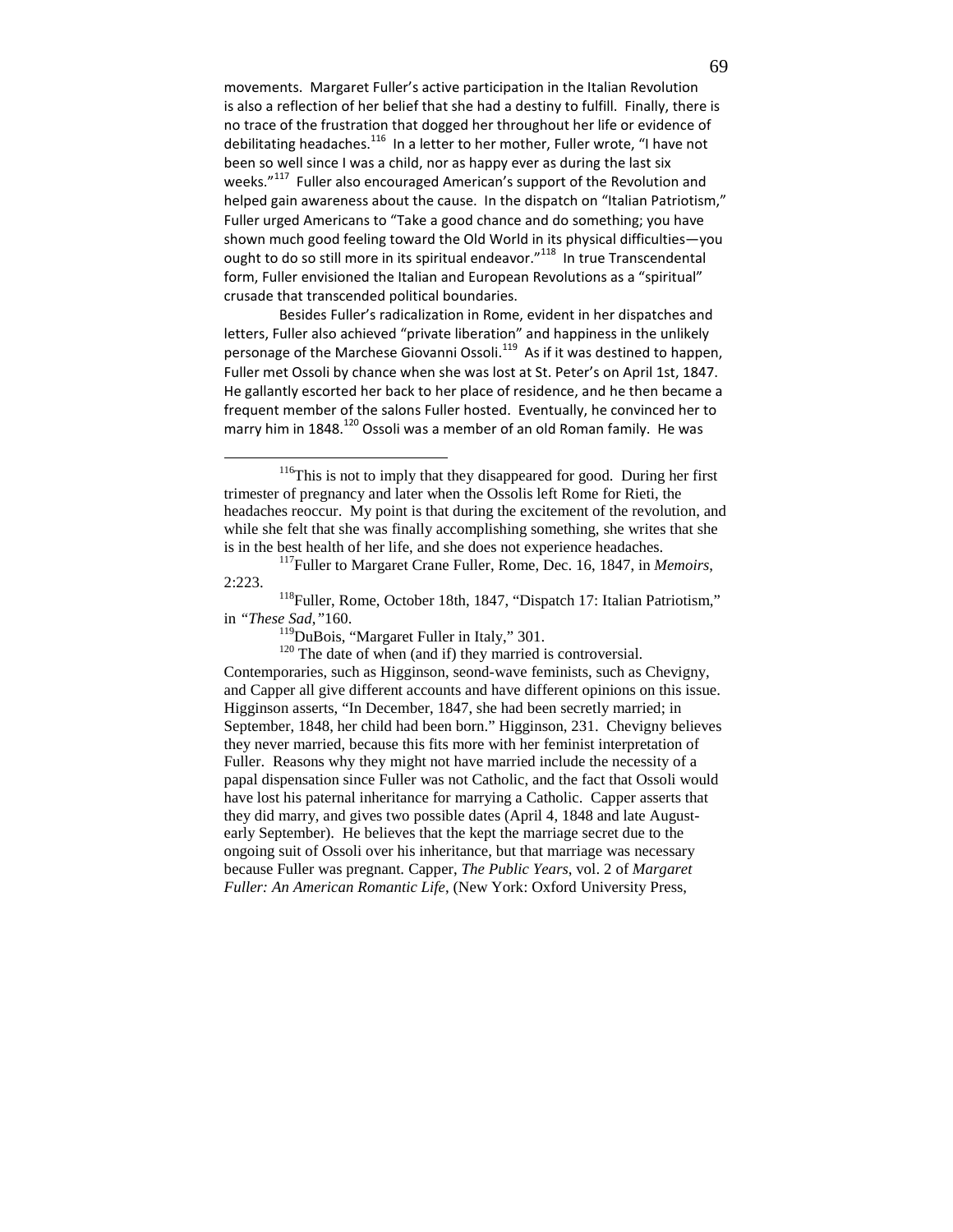Catholic, minimally educated, and could not speak English. Fuller was Protestant, highly educated, and taught herself Italian. He was 26, she was 36.<sup>121</sup> Despite their differences, Fuller wrote to her mother that, "His love for me has been unswerving and most tender….In him I have found a home, and one that interferes with no tie."<sup>122</sup> Her relationship with Ossoli fulfilled her criteria for the ideal, compatible marriage. Fuller, acknowledging that this is "rarely done," stated that "The sexes should not only correspond to and appreciate, but prophesy to one another. In individual instances this happens. Two persons love in one another the future good which they aid one another to unfold."<sup>123</sup> Together, they made a more perfect whole. She convinced Ossoli to fulfill his democratic potential and definitively join the revolutionary cause as captain of the Civic Guard. He, in turn, was in large part responsible for her "softening." His devotion made her feel important not only on an intellectual level, but on the level of a woman as well. When she became a mother, her happiness seemed complete. She named her son "Angelo," a godsend to the 38 year-old Fuller who had once written in her journal, "the woman in me has so craved this experience, that it has seemed the want of it must paralyze me."<sup>124</sup> Now, she wrote to her mother, "In him I find satisfaction for the first time, to the deep wants of my heart." $125$  Through her relationship with her husband, motherhood, and active participation in the Italian Revolution, she was able finally to achieve the long yearned for balance between her intellectual and more feminine side.

 It is tempting to say that Margaret Fuller was very conscious of the importance of her years spent in Italy, and that she had already reached the pinnacle of her life. Where could she go from there? The Revolution of 1848

 $\overline{a}$ 

2007), 365-367. I think, based especially on the letters between Fuller and Ossoli in which they address each other as "Caro Consorte" and "Cara Consorte" (husband and wife), and the fact that we can clearly see the development and progression of her ideas, that it would be incorrect to state that she never meant to remain with him nor marry him because she early advocated against the institution of marriage. What she actually stated was that if one was unable to find their perfect partner, one was better off remaining a virgin.

<sup>121</sup>I am using Capper's ascertains. He has found proof of Ossoli's birth certificate. Higginson's understanding of Ossoli's age when they met was that he was 30 years old, most likely because that is what Mrs. Emelyn Story, an American friend living in Italy, stated in a letter. See Higginson, 243, 247. DuBois says that he was 24 years old, but this seems very unlikely. DuBois, 292.

<sup>122</sup>Fuller to Margaret Crane Fuller, Rieti, 1849, in *Memoirs*, 2:274. <sup>123</sup>Fuller, *Woman*, 105-106.

<sup>124</sup>From a fragment in a journal that William Henry Channing had in his collection, in Higginson, 233.

<sup>125</sup>Fuller to Margaret Crane Fuller, Rieti 1849, in *Memoirs*, 2:275.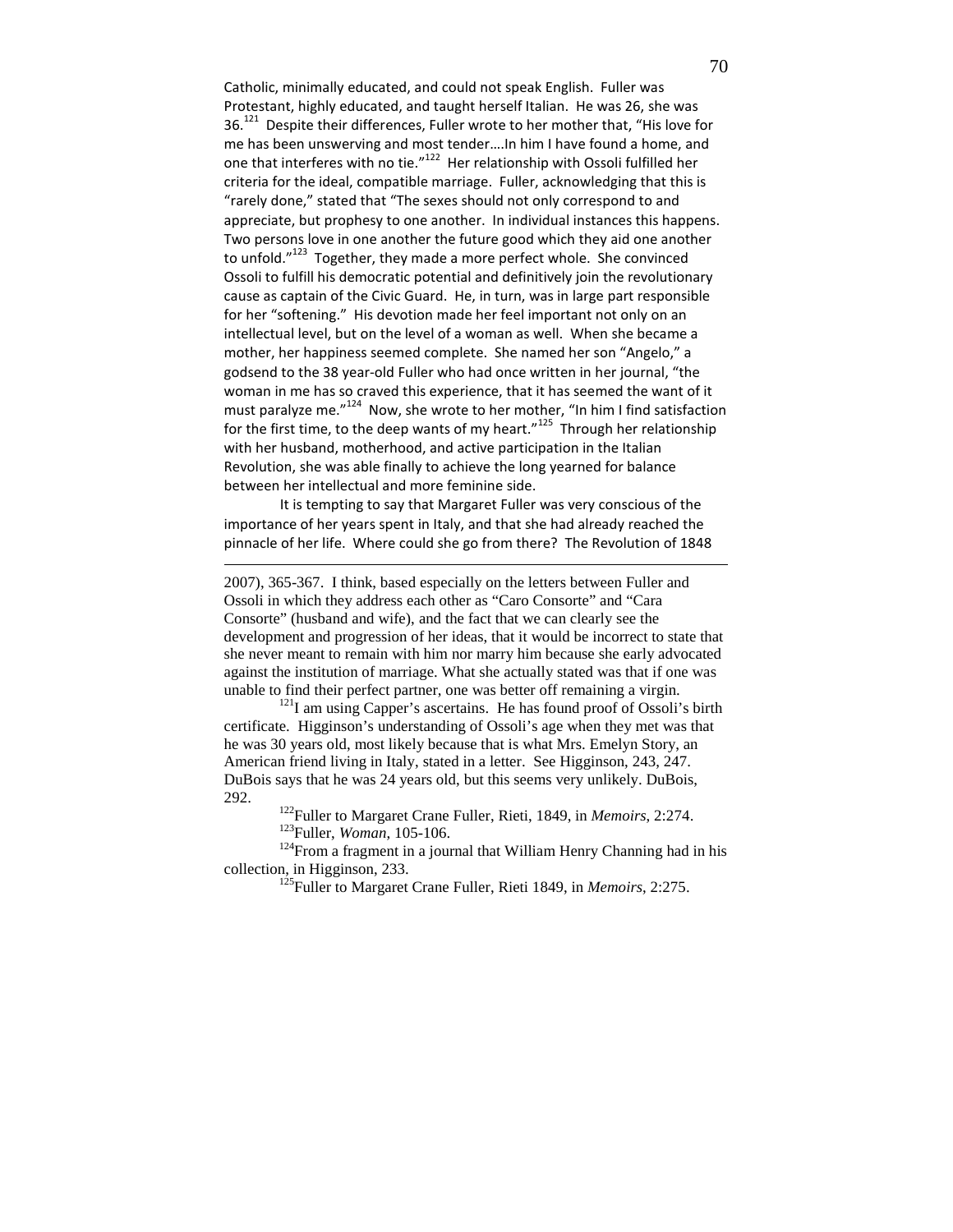was unsuccessful in the immediate sense. The Roman Republic fell in late June 1849. In the long run, Italy was torn by revolution again in 1859 and eventually was united under one government in 1871. Arguably, the initial "Roman Revolution" and the charisma of Mazzini were important steps in the progress towards Italian liberation and unity, but Margaret Fuller would not have known that. Forced to leave Italy, Margaret, Giovanni, and Angelo (Niño) boarded the Elizabeth on May 17, 1850. As she and her family left her beloved Italy, it was with the knowledge that the revolutionaries had been defeated. Before the journey back to America, Fuller wrote of her dire predictions and ominous feelings about the journey. Niño had been very sick, and Fuller feared that he could not live. She dispiritedly wrote, "if he dies, I hope I shall, too. I was too fatigued before, and this last shipwreck of hopes would be more than I could bear."<sup>126</sup> Her use of the word "shipwreck" would be prophetic, but also was very much on her mind. She wrote to her friend, the Marchioness Visconti Arconati, on April 6 of her fears about the voyage, and again on April 21 of transatlantic shipwrecks she had just read about in the newspaper.<sup>127</sup> The journey seemed to fulfill her sense of dread. First Captain Hasty contracted small pox and died, leaving the ship in inexperienced hands. Angelo also contracted small pox, but pulled through. Then, on July 19, during a sudden storm, the ship wrecked on Fire Island within sight of shore. Little Angelo's body washed up on shore the next day, Fuller and Ossoli's bodies were never found.<sup>128</sup> The only surviving belongs were a trunk full of letters, two daguerreotypes of Ossoli, and a lock of his hair. Fuller's last legacy, the "History of the Late Revolutionary Movements in Italy," was gone forever.

For most travelers, the journey is a circular one, comprising the departure and a return home again. In this way, Fuller's journey was atypical as she was unable to return to America. Her death literally prevented this, but on a figurative level she would have found a return to New England nearly impossible. She had undergone change on a fundamental level and was very different from the woman who had left four years before. Not surprisingly, the

<sup>&</sup>lt;sup>126</sup>Fuller to Lewis Cass, Jr. Rieti, 19th of July, 1849, in Higginson, 268. <sup>127</sup>Higginson, 274-275.

<sup>&</sup>lt;sup>128</sup> The impression the *Memoirs* give is that Fuller deliberately and selfishly decided that they all perish together. Higginson points out that witnesses testify that she and Ossoli were attempting to go ashore on a raft, and points to the fact that there was an attempt to save Angelo; the proof is in the fact that he was found in the arms of one of the crew members who must have tried to swim to shore. He also questions the reliability of the commanding officer, who had left the ship before the passengers and crew members, and stated that Fuller explicitly stated that they would all perish together. Higginson, 277. Capper also goes into more detail about the aftermath of their death. Capper, *The Public Years*, 512-514.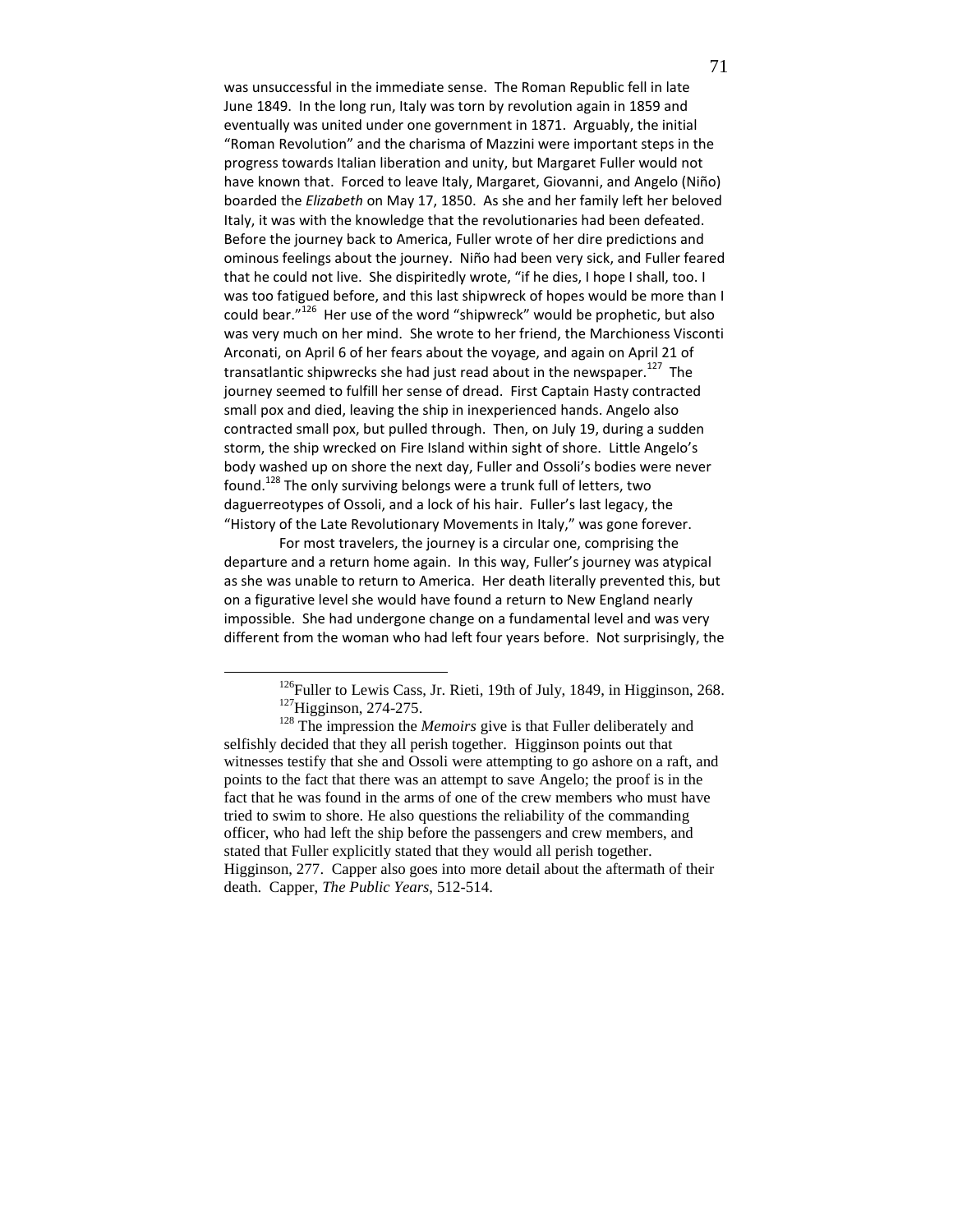New England Transcendentalists she had left behind did not seem able to cope with this change. On some level, they would have agreed with Hawthorne's callous statement that "tragic as her catastrophe was, Providence was, after all, kind in putting her and her clownish husband and their child on board that fated ship."<sup>129</sup> Many were embarrassed about her marriage to the younger, handsome Ossoli. It would have been difficult for Fuller to explain her relationship with Ossoli as he was so different from her friends and she had long criticized marriage as an institution that oppressed women. Capper theorizes that William Henry Channing believed that they were never married because of Fuller's cryptic attempts to describe their relationship. While she was trying to define her marriage as different from the unjust institution she critiqued, this led Channing to the conclusion that they had never wed.<sup>130</sup>

Despite the mystery, and possible scandal, surrounding Fuller's death, her New England friends deeply mourned her. Thoreau, showing his respect for her, came to the scene of the shipwreck. Others, such as Emerson, Channing, and Clarke, contributed to her memory by editing her Memoirs. While this work shows her importance in their lives and that they valued her, it is also interesting to note that she, unlike Harriet Martineau, was unable to control her legacy.<sup>131</sup> One contemporary reviewer of the *Memoirs* put it this way: "Each of these gentlemen, in his turn, turns Miss Fuller round and round until he gets her in certain lights familiar or propitious to himself." $^{132}$ Higginson's account is so useful because it is written from a distance, emotionally and spatially, that perhaps Emerson, Clarke, and Channing were unable to achieve. This inability to separate themselves from their personal opinions, disappointments over her final years, and failure to comprehend her actions, most likely contributed to the lasting impression that Margaret Fuller was a difficult, arrogant, emotionally stunted woman.<sup>133</sup> It may very well be that they were unable to present an accurate portrayal of a woman who had moved so far beyond their own experiences. That she was a woman was

<sup>129</sup>Extract from Nathaniel Hawthorne's *Roman Journal*, quoted in *Nathaniel Hawthorne*, 1:261.

<sup>130</sup>Capper, *The Public Years*, 469.

<sup>&</sup>lt;sup>131</sup>Martineau wrote her autobiography (thus directly controlling her legacy) while Fuller's *Memoirs* were compiled by Emerson, Channing and Clarke.

<sup>132</sup>"Memoirs of Margaret Fuller Ossoli" (April 1852), in *Critical Essays*, 73. The heavy editing of the *Memoirs* is well documented. It is still a valuable source, but one has to be aware of a slanted presentation of Fuller.

<sup>&</sup>lt;sup>133</sup>See, for example Lowell's satirical portrayal of Fuller as a woman unable to understand emotion: "Thou never canst compute for her/The distance and diameter/Of any simple heart." Lowell, Excerpt from *Poems, Second Series* (1848), in *Critical Essays*, 67.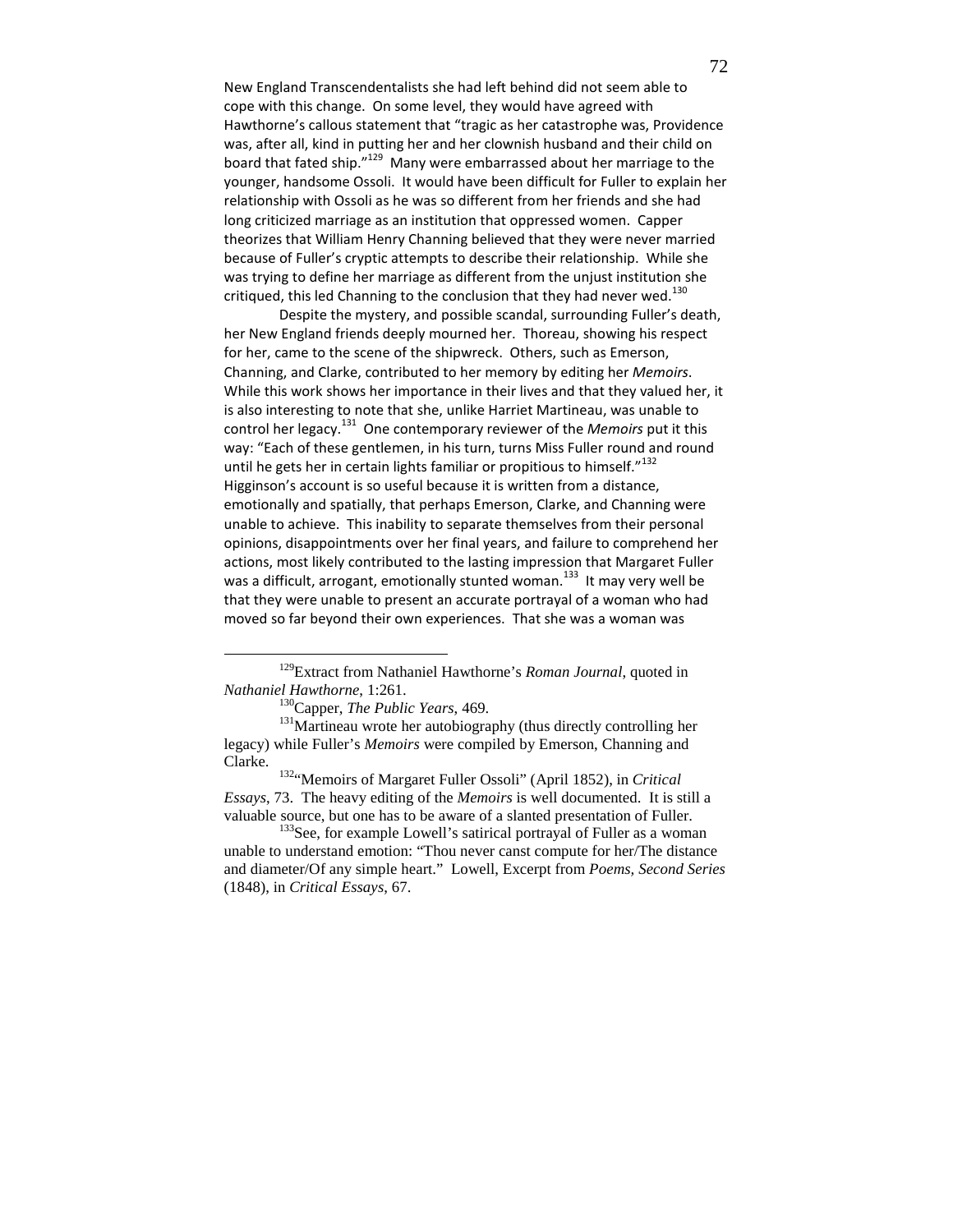another factor contributing to the popular memory of Margaret Fuller. She was too radical for most American tastes. This is very evident in reviews of the Memoirs, which are horrified by Fuller's opinions about George Sand and readily believed that Fuller was so selfish that she condemned her family to drown.<sup>134</sup> Furthermore, Anna Scacchi notes that because the editors of the Memoirs "wanted to protect the reputation of the woman, whose scandalous Italian union continued to be a source of gossip and wild conjecture, the editors used scissors to suppress passages where Fuller probably appeared too unconventional for contemporary standards of feminine propriety."<sup>135</sup> In this sense, it is very true that all she accomplished was in spite of being a woman. She was the first editor of the Dial, the first literary editor of The New York Tribune, and the first female American foreign correspondent. It is very likely that the Dial could not and would not have existed without her dedication to the journal. $^{136}$ 

Moreover, Fuller's life encompassed the major figures and major reform movements in both America and Europe. She was able to transcend certainly the gender boundaries, but also the ideological boundaries, of her day. "I have lived a life," she wrote, "if only in the music I have heard, and one development seemed to follow another therein, as if bound together by destiny.<sup>137</sup> In this way, she was truly a virtuoso; unique, unconventional and an important actor in the unfolding cosmological drama. William J. Pabodie's prediction that "her course lies not among the stars" was ultimately proven wrong.<sup>138</sup> The fact that a fascination with Margaret Fuller and her body of work has not faded since her death emphasizes her importance in life. Moreover, Margaret Fuller paved the way for others to follow. Helen Campbell, a writer for the New York Tribune in the late nineteenth-century, is one example of a woman who was inspired by the issue of women and labor. She interviewed a series of women who worked in New York City and wrote case studies about their lives and their occupations. She hoped that her book would teach "a circle yet unreached" that "the struggle and sorrow of the workers is the first

<sup>&</sup>lt;sup>134</sup> See for example, "Memoirs of Margaret Fuller Ossoli," 80.

<sup>&</sup>lt;sup>135</sup> Ana Scacchi, "Margaret Fuller's Search for the Maternal," in *Margaret Fuller: Transatlantic Crossings*, 70.

 $136$ I developed this idea from Higginson's remarks on the reluctance of the other contributors of the *Dial*, such as Emerson, to do the work necessary to edit the journal. Rose asserts that the Transcendental men rebelled against "routine, responsibility, even intellectual work." Rose, 102. Higginson, speaking of her work as editor of the *Dial*, asserts that she was the other Transcendentalists "organizer and their point of union." Higginson, 282.

<sup>137</sup>Fuller, *Memoirs*, 1:310.

<sup>138</sup>Pabodie, in *Critical Essays*, 1. He also snidely remarks that "in her way" she is a "great woman."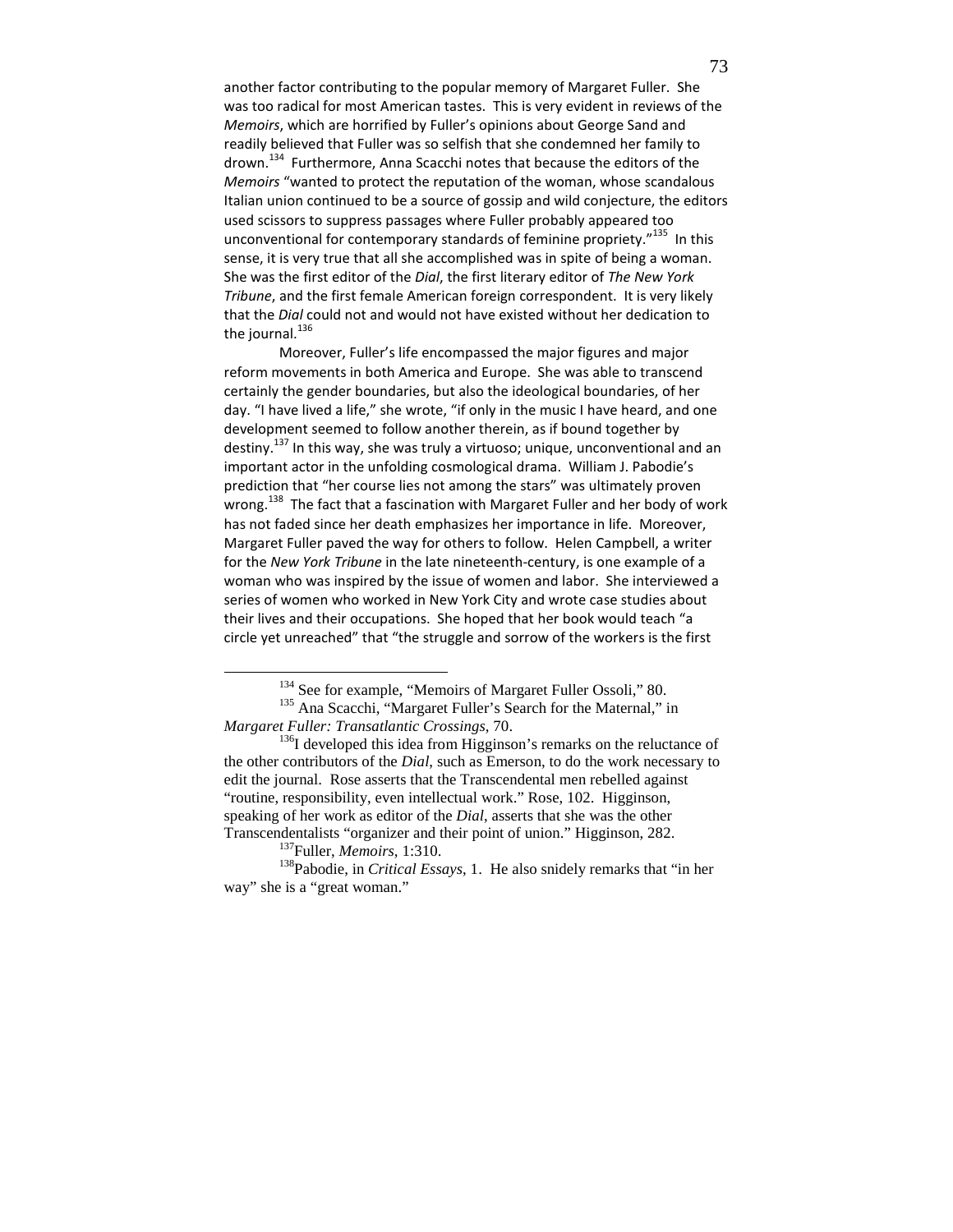step toward any genuine help."<sup>139</sup> Her purpose in writing echoes Fuller's goal as a contributor to the New York Tribune of bringing awareness to the general public about social issues of the day. Fuller also influenced male and female thinkers and reformers through her essays and letters. As a woman, she was recognized as a leader of the woman's rights cause. At the second national woman's rights convention, Paulina Wright Davis claimed, "One great disappointment fell upon us. Margaret Fuller, toward whom many eyes turned as the future leader in this moment, was not with us." Davis went on to speculate on whether or not Fuller would have accepted the charge of leadership, but concluded, "be that as it may, she was, and still is, a leader of thought; a position far more desirable than a leader of numbers."<sup>140</sup> Even Emerson, as Higginson showed, respected her opinions on his works and followed her advice about his essays. $141$  More recent scholarship on Emerson also points to Fuller's influence on him. $142$  Emerson's remarks during a speech in 1855 reveal a never before expressed sense of the importance of social action. The man who once advocated internal, individual reform now claimed that "It is so delicious to act with great masses to great aims."  $^{143}$ 

Furthermore, Fuller brought an immediacy to the moral issues of the day. Reynolds asserts that she "advanced the powerful idea, adopted by her fellow Transcendentalists, that oppression, when resistant to words and moral suasion, must be met with righteous violence."<sup>144</sup> She advocated "Radical Reform" and predicted that all of Europe would, "at the end of the century, be

<sup>139</sup>Helen Campbell, *Prisoners of Poverty: Women Wage-Workers, Their Trades, and Their Lives,* (Cambridge: University Press, 1887), ii.

<sup>&</sup>lt;sup>140</sup>Paulina Wright Davis, "Speech of Paulina Wright Davis to the First National Woman's Rights Convention, 1850," in *History of Woman Suffrage,*  eds. Elizabeth Cady Stanton, Susan B. Anthony, and Matilda Joslyn Gage (New York: Fowler and Wells, Publishers, 1881), 1:217.

 $141$ Higginson, 156-8. He compares a rough draft of "Thoughts on Modern Literature," one of Emerson's contributions to the *Dial*, to the comments Fuller made on the draft, and to the final copy of the work. See *The Dial*, "Thoughts on Modern Literature" 1, no. 2 (October 1840): 136-158.

 $142$ See Reynolds summary of these works. Reynolds, "Righteous" Violence," 188, footnote 17. Reynolds also discusses Fuller's influence on Hawthorne's writings. Ibid., 182.

<sup>143</sup>Emerson, "Lecture on Slavery" (25 January 1855), in *Emerson's Antislavery Writings*, eds. Len Gougeon and Joel Myerson (New Haven, Conn: Yale Univ. Press, 1995), 105. In a similar vein, Emerson stated, "While I insist on the doctrine of the independence and the inspiration of the individual, I do not cripple but exalt the social action." Ibid., 103.

<sup>&</sup>lt;sup>144</sup>Reynolds, "Righteous Violence," 186.